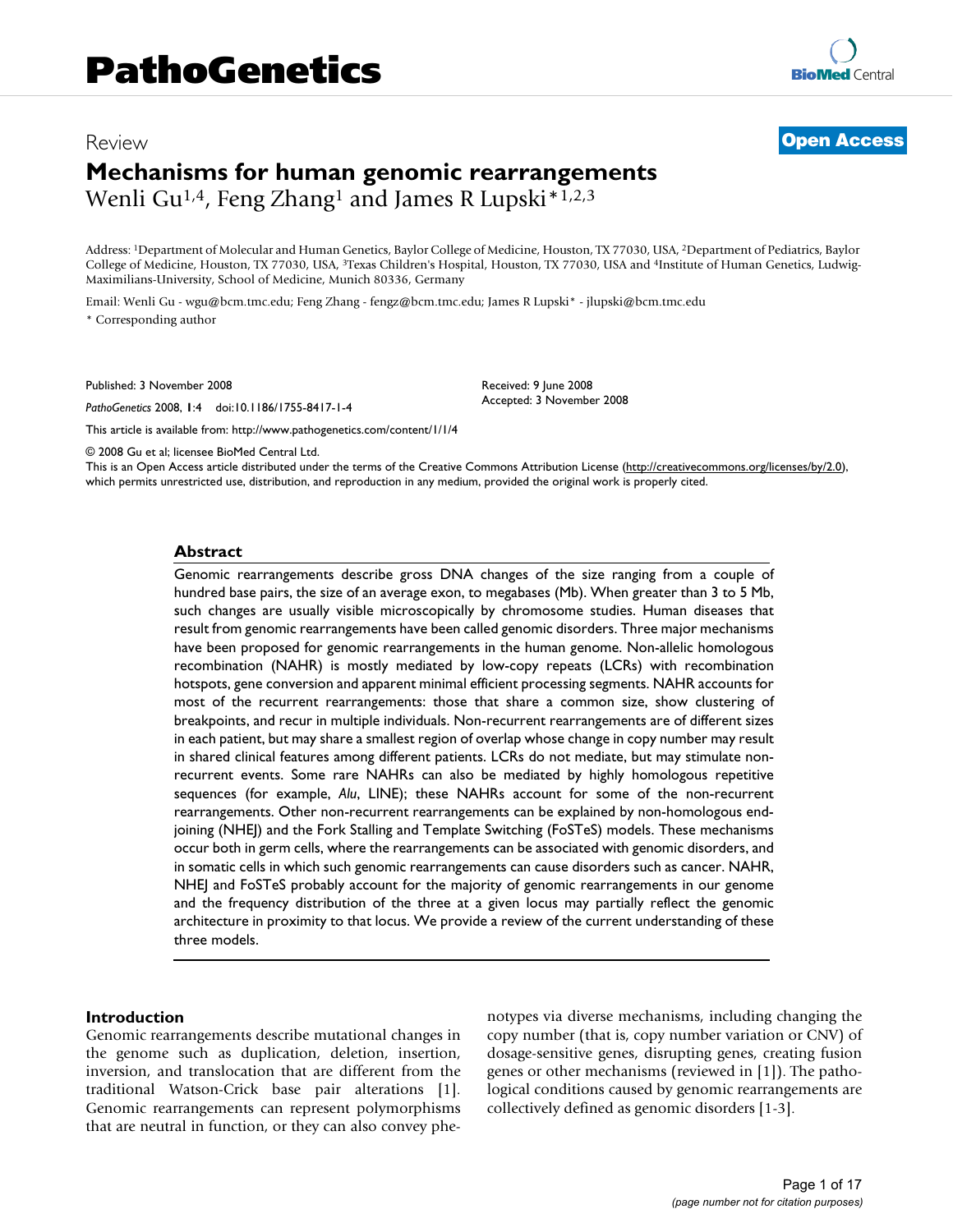Typically, the term 'genomic rearrangements' is only used to describe gross DNA changes ranging from thousands to sometimes millions of base pairs that can cover clusters of different genes [1]. Genomic rearrangements of this size have been considered to be clearly distinct from the smallscale gene mutations (for example, point mutations, indels) regarding not only the size of the rearranged DNA but also the underlying mechanisms for both the formation of the rearrangements and the conveying of phenotypes (that is, mechanisms upstream and downstream of the rearrangements). Monogenic point mutations usually reflect errors of DNA replication and/or repair [1,2], whereas the gross genomic rearrangements are often caused by other mechanisms mediated or stimulated by genomic structural features (that is, genomic architecture) [1]. Disease-causing genomic rearrangements can be recurrent, with a common size and fixed breakpoints (that is, breakpoints cluster); or non-recurrent with different sizes and distinct breakpoints for each event. The nonrecurrent rearrangements share a common genomic region-of-overlap, the smallest region of overlap (SRO), that encompasses the locus associated with the conveyed genomic disorder (Figure 1).

Three major mechanisms have been proposed for genomic rearrangements in the human genome: nonallelic homologous recombination (NAHR), non-homologous end-joining (NHEJ) and the Fork Stalling and Template Switching (FoSTeS) models.

# **Recurrent genomic rearrangements are caused by NAHR**

# *1. NAHR occurs preferentially at the so-called 'hotspots' inside low-copy repeats*

A large number of DNA rearrangements of the same genomic interval have been observed in different individuals, that is they have a recurrent nature [1]. Most recurrent genomic rearrangements are caused by NAHR between two low-copy repeats (LCRs, also called segmental duplications, SD) [4,5]. LCRs are region-specific DNA blocks usually of 10 to 300 kilobase (kb) in size and of > 95% to 97% similarity to each other [5,6]. Bailey and Eichler recently reviewed the distribution and evolution of mammalian LCRs (referred to as SD therein) [6].

Due to their high degree of sequence identity, non-allelic copies of LCRs, instead of the copies at the usual allelic positions, can sometimes be aligned in meiosis or mitosis. This so-called 'misalignment' and the subsequent crossover between them can result in genomic rearrangements in progeny cells. The non-allelic copies thus act as the mediators (that is, substrates) of the homologous recombination and they are responsible for the observed breakpoint clustering. When the two LCRs are located on the same chromosome and in direct orientation, NAHR between them causes duplication and/or deletion. When they are on the same chromosome but in opposite orientation, NAHR results in inversion of the fragment flanked by them [2] (Figure 2a). NAHR between repeats on different chromosomes can lead to chromosomal translocation [2].

Evidence has shown that the strand exchanges during NAHR are not distributed evenly along the LCRs, but cluster in narrow 'hotspots' [7-10]. DNA structures capable of inducing double-strand breaks (DSB) (such as palindromes, non-B conformation DNA, minisatellites and DNA transposons) have often been found near the NAHR hotspots, indicating a potential link between NAHR and DSB [11,12]. At the same time, extensive linkage disequilibrium studies as well as detailed mapping of single loci clearly revealed that allelic homologous recombination (AHR) also has preferred hotspots [13-15].

Using sequencing-based approaches, De Raedt et al. [16] and Lindsay et al. [17] examined the fine structure of crossovers at the Neurofibromatosis type 1 (NF1; MIM162200) locus and Charcot-Marie-Tooth disease type 1A (CMT1A; MIM118220)/Hereditary Neuropathy with Liability to Pressure Palsies (HNPP; MIM162500) locus which often undergo NAHR. De Raedt et al. showed that NAHR hotspots can have strikingly similar positions in the LCR as the AHR hotspots in paralogous sequences [16]. Lindsay et al. found that in the same sequence fragment, NAHR hotspots can be located just adjacent to AHR hotspots and share similar properties of the distribution of strand exchanges [17]. These data provided evidence that the NAHR hotspots could be functionally closely related to AHR hotspots. Some of the NAHR and AHR hotspots still fall into the same regions in the current human genome; some of them may have overlapped in our ancestral genomes [16].

# *2. NAHR occurs in both meiotic and mitotic cells*

NAHR in germ line cells leads to constitutional genomic rearrangements that can be manifested as genomic disorders [1,18]. Genomic disorders can be either inherited or sporadic, depending on whether the rearrangement was transmitted through the germ line or occurred *de novo* [19]. Prominent examples of inherited genomic disorders caused by NAHR include CMT1A and HNPP, caused by the recurrent duplication/deletion of a 1.4 Megabase (Mb) DNA fragment on chromosome 17p12; and sporadic genomic disorders include Potocki-Lupski syndrome (PTLS; MIM610883)/Smith-Magenis syndrome (SMS; MIM182290) caused by the reciprocal duplication/ deletion on 17p11.2. The identification and detailed study of these rearrangements in patients has contributed significantly to our current knowledge on mechanisms of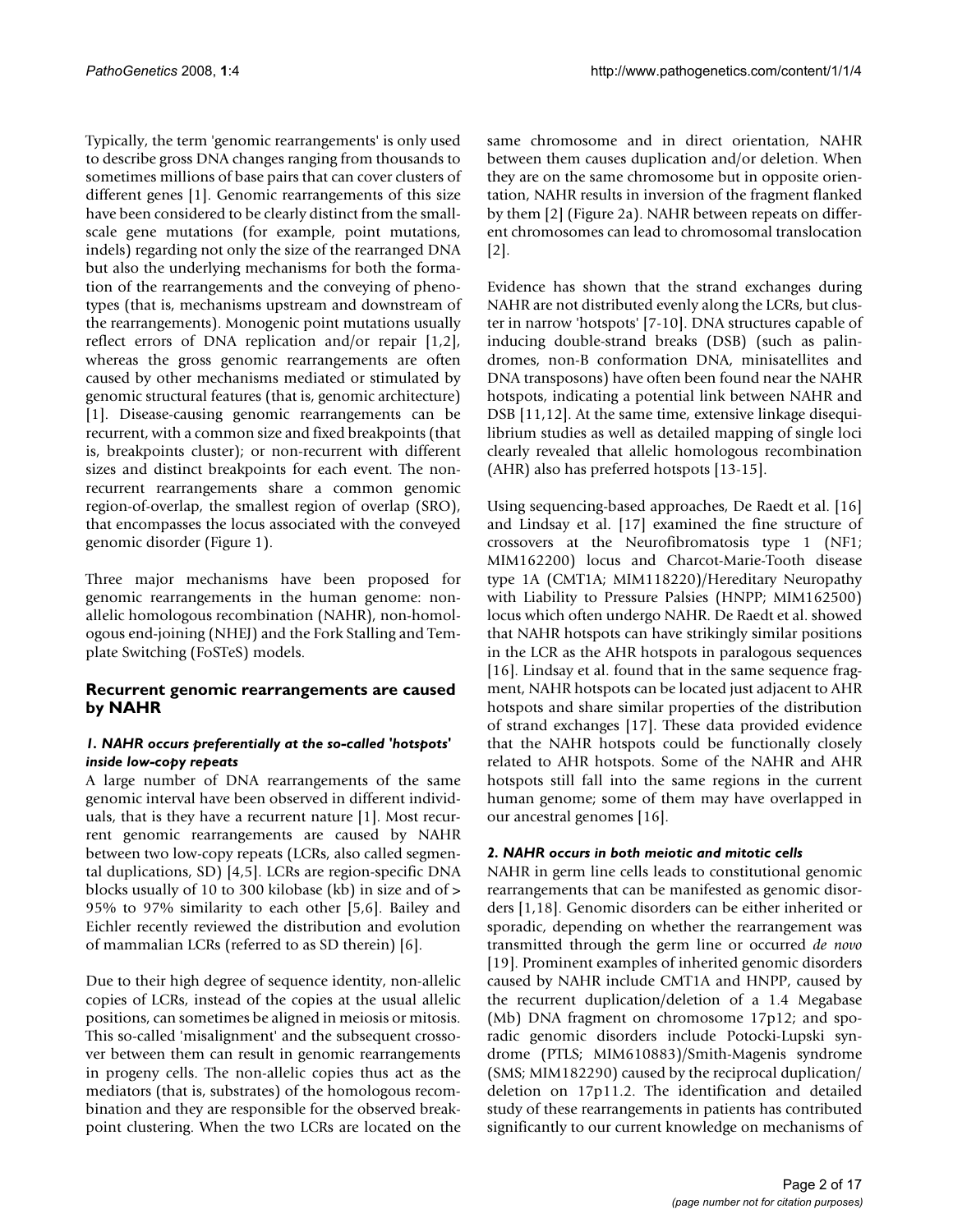

**SRO** - smallest region of overlap

Experimental observations of recurrent **Figure 1** and non-recurrent genomic rearrangements associated with genomic disorders **Experimental observations of recurrent and non-recurrent genomic rearrangements associated with genomic disorders**. The long thin line signifies the genomic region undergoing genomic rearrangements. The black rectangle depicts a gene which is located in the rearranged region and can be affected by the rearrangements. The thick blue (in **a**) and red (in **b**  and **c**) bars represent the rearrangements (duplications, deletions or inversions) with their breakpoints **a**. recurrent rearrangements with a common size and clustered breakpoints. Most of the recurrent rearrangements result from non-allelic homologous recombination (NAHR). The two hatched rectangles flanking the gene depict the low-copy repeats (LCRs) functioning as substrates for NAHR. The rearrangement breakpoints are clustered inside the LCRs. **b**. Non-recurrent rearrangements. The breakpoints of the non-recurrent rearrangements are scattered in the genomic region. Note, that all of the rearrangements share a common genomic region of overlap, the smallest region of overlap, that encompasses a gene necessary for the conveyed phenotypic trait, which enables these rearrangements to be ascertained. **c**. Non-recurrent rearrangements with grouping of one breakpoint. Some of the non-recurrent rearrangements have one of their breakpoints localized in one small genomic region. This grouping of breakpoints is distinct from breakpoint clustering, but like clustering, it may reflect underlying genomic architecture (for example, palindrome or cruciform) important to the rearrangement mechanism, depicted as the dotted rectangle in Figure **1c**.

genomic rearrangements (the reports delineating the first recurrent disease-associated duplication rearrangement include [20,21], recently reviewed in [1,22]).

NAHR can also occur in mitosis, resulting in mosaic populations of somatic cells carrying genomic rearrangements. It is well appreciated that many cancers are related to somatic genomic rearrangements, some due to somatic NAHR [23,24]. Also, in blood cells of healthy persons elaborate PCR assays have been able to detect mosaic duplication, deletion [25,26] and inversion mediated by NAHR [27]. CNVs have been shown between monozygotic twins, highlighting the potential occurrence of genomic rearrangements in somatic cells [28]. Somatic NAHR can cause genomic disorders with mosaic manifestations, one example being the somatic NF1 deletions causing segmental neurofibromatosis [29]. Interestingly, Dempsey et al. reported a patient with mosaicism for both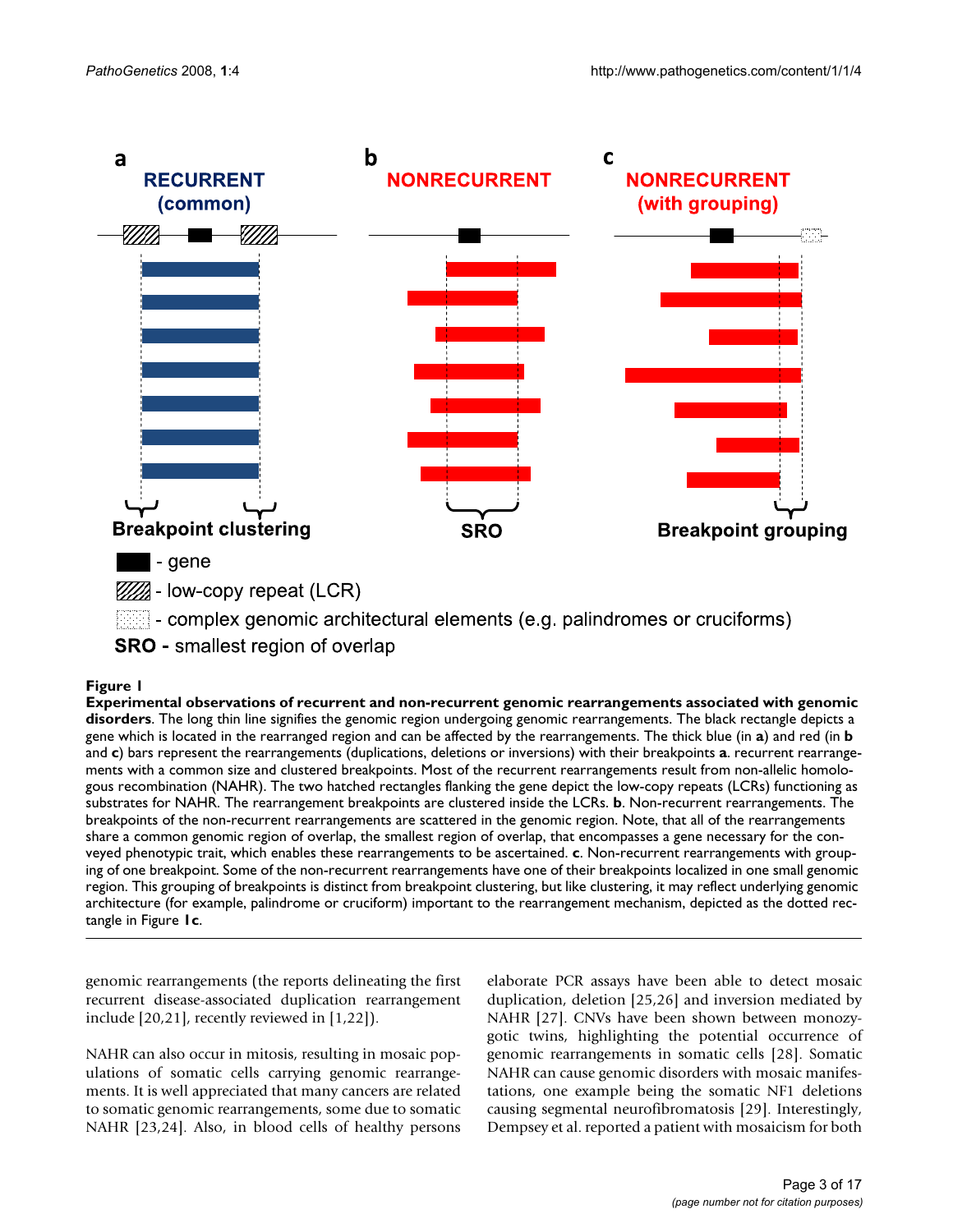

# Figure 2

**Genomic rearrangements (Adapted from** [2] **and** [5]**)**. **a1** and **a2** Genomic rearrangements resulting from recombination between low-copy repeats (LCRs). LCRs are depicted as black arrows with the orientation indicated by the direction of the arrowhead. Capital letters above the thin horizontal lines refer to the flanking unique sequences (for example, A). Homologues on the other strand (can be another chromatid or the homologous chromosome) are also shown (for example, a). Thin diagonal lines refer to a recombination event with the results shown by numbers 1, 2 and 3. **a1** Recombination between direct repeats results in deletion and/or duplication. **a2** Recombination between inverted repeats results in an inversion. **b**. Schematic representation of reciprocal duplications and deletions mediated by interchromosomal (left), interchromatid (middle) and intrachromatid (right) non-allelic homologous recombination (NAHR) using LCR pairs in direct orientation. Chromosomes are shown in black, with the centromere depicted by hashed lines. Yellow arrows depict LCRs. Letters adjacent to the chromatids refer to the flanking unique sequence (for example, A, a). Interchromosomal and interchromatid NAHR between LCRs in direct orientation result in reciprocal duplication and deletion, whereas intrachromatid NAHR only creates deletion. Signatures of homologous recombination include the sequence identity of the substrates (LCRs) used for NAHR, recombination hotspots within the LCRs, and evidence for gene conversion at the crossovers within the LCRs.

deletion del(22)(q11.2q11.2) and the reciprocal duplication dup(22)(q11.2q11.2), which were probably caused by a mitotic NAHR event early in embryogenesis [30].

The same pairs of LCRs can mediate both mitotic and meiotic NAHR events. The LCRs called REPA and REPB mapping in 17p11.2 are important mediators of somatic NAHRs leading to the formation of the dicentric isochromosome i(17q) in human neoplasia [31,32]; they also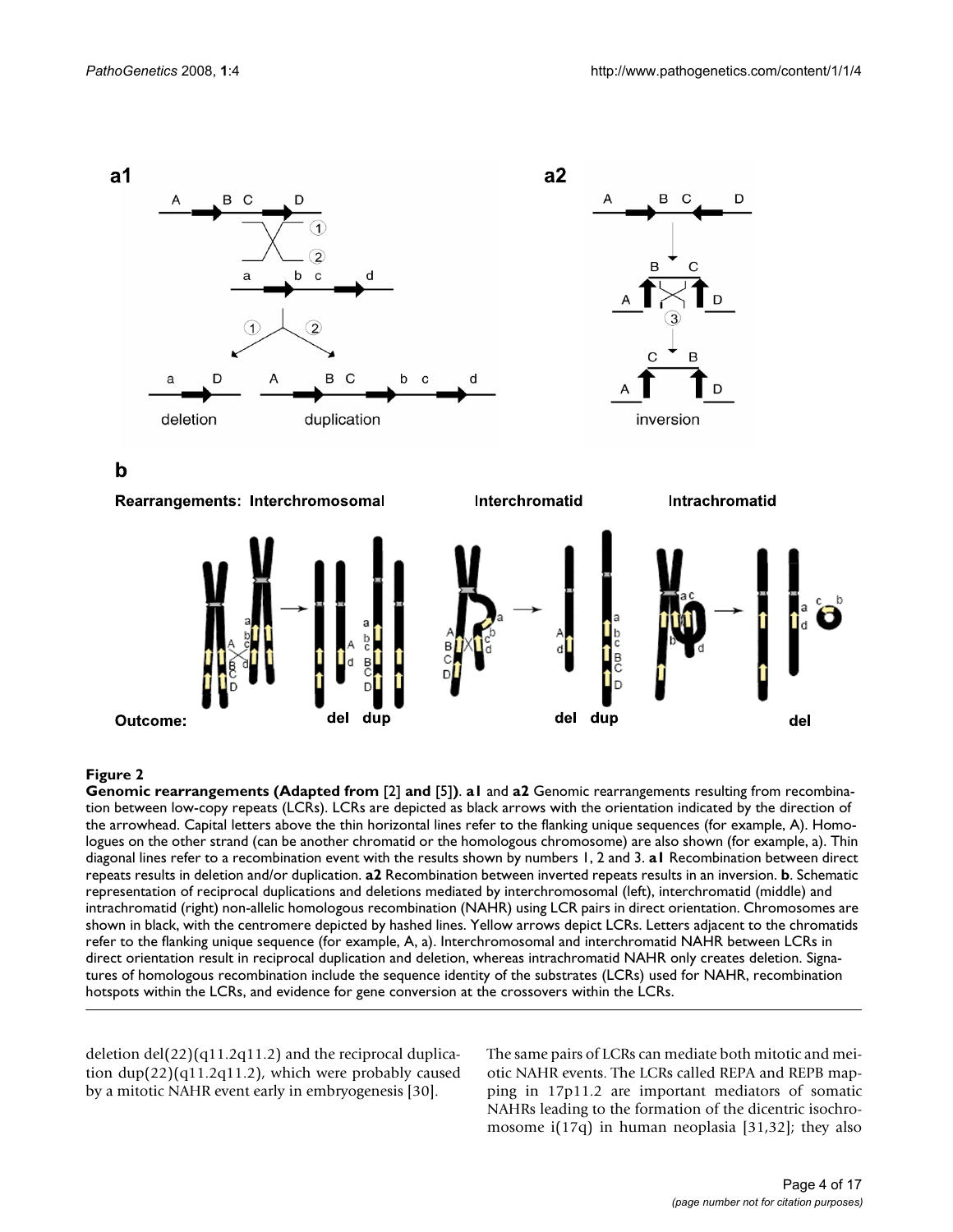convey frequent meiotic NAHRs and cause this genomic locus to be highly variable in different populations [33]. Mitotic NAHR may not share the same hotspots with the meiotic NAHR mediated by the same pair of LCRs, as suggested by the observation of Turner et al. in their spermtyping assay, where the primer pairs amplifying across the meiotic recombination hotspots in sperm DNA could not amplify any recombinant products from the DNA of blood cells [18]. The frequency of meiotic and mitotic NAHR on the same LCRs can be different as well [25]. Furthermore, the frequency and LCR usage of mitotic NAHRs could, theoretically, even vary among different somatic tissues although, to our knowledge, no data are currently available on this topic. Future studies using precise techniques to examine more loci should reveal further details on the similarities and differences between meiotic and mitotic NAHR.

# *3. Minimal efficient processing segments are required for efficient NAHR*

For NAHR to take place, there must be segments of a minimal length sharing extremely high similarity or identity between the LCRs, named minimal efficient processing segments (MEPS). The importance of MEPS for intra- and interchromosomal mitotic recombination was demonstrated by Waldman and Liskay using mouse cell culture [34] and by Rubnitz and Subramani using monkey cell culture [35]. The placement of only two single-nucleotide mismatches, reducing the longest uninterrupted homology between two repeats from 232 to 134 base pairs (bp), resulted in a 20-fold reduction in intrachromosomal recombination [34]. Also, the frequency of interchromosomal recombination drops sharply when the homology was reduced from 214 to 163 bp [35].

The MEPS in human meiosis appear to be in the range of 300 to 500 bp in length, as empirically estimated from the analysis of the genomic rearrangements in CMT1A/HNPP patients [36]. The MEPS of mitotic NAHR may be different from meiotic NAHR. Steinmann et al. [29] identified nine somatic NF1 deletions conveyed by homology stretches shorter than 114 base pairs. Not all meiosis or mitosis events have the same demand of MEPS. With their single sperm/cell assay, Lam and Jeffreys [25] identified both meiotic and mitotic NAHR events between human alpha-globin genes mediated by matching fragments smaller than 50 bp [25]. The modest demand on MEPS in this case could be related to the proximity between the two NAHR substrate repeats. The distance between two LCRs is known to be one of the genomic architectural features that influence the efficiency of NAHR [2,5,37], and it has been observed that larger-sized genomic rearrangements, utilizing LCRs located further apart, often correlate with larger LCRs [2,5]. The repeats in the alpha-globin locus are only 5 kb away from each other, whereas the two

LCRs of CMT1A/HNPP are separated by 1.4 Mb. Nevertheless, most of the rearrangements causing genomic disorders actually take place between LCRs which are 10 to 400 kb in length and have > 96% sequence identity [2,37]. The most frequent microdeletion syndrome, DiGeorge/ Velocardiofacial (DG/VCFS; MIM188400, 192340) (frequency 1/4,000–1/8,000), is mediated by LCRs on chromosome 22q11.2, of 240 kb in length and sharing 99.7% sequence identity [38,39].

# *4. Reciprocal deletions and duplications do not occur at the same frequencies*

The relative frequency of the reciprocal deletions and duplications from the NAHR events mediated by the same pair of LCRs is of both biological and clinical importance. In meiosis, NAHR can take place between paralogues on the same chromatid (intrachromatid), on sister chromatids (intrachromosomal or interchromatid) or on the homologous chromosomes (interchromosomal) [5,18]. Between two directly oriented LCRs, interchromatid and interchromosomal rearrangements result in reciprocal duplication and deletion, whereas intrachromatid rearrangements can only lead to deletion (Figure 2b). Thus, at least theoretically, the frequency of deletions should be always higher than duplications. The difference between the frequency of deletions and duplications reflects the frequency of intrachromatid NAHR.

The prevalence of several reciprocal duplication/deletion syndromes such as CMT1A/HNPP, PTLS/SMS, dup22(q11.2q11.2)/DG/VCFS has been used to estimate the relative frequency of duplications and deletions mediated by the same pairs of LCRs. The pitfall of these calculations is that one or even both events might be embryonically lethal or phenotypically mild so that the carriers will not be clinically ascertained. Furthermore, selection would occur in both germ cells and the organism, and may act differently on duplication versus deletion syndromes. To overcome these challenges, two groups took an experimental approach that used a singlesperm PCR assay to measure the duplication and deletion events directly. Turner et al. analyzed four NAHR loci related to well-studied genomic disorders (Williams-Beuren Syndrome deletion (WBS; MIM194050) and 7q11.23 duplication (MIM609757); the AZFa deletion (azoospermia (MIM415000) associated) and its reciprocal duplication; the HNPP deletion and CMT1A duplication; and the SMS deletion and PTLS duplication) in the sperm populations of five persons. Strikingly, they found that all five persons consistently displayed an approximately 2:1 ratio of deletion versus duplication in all three autosomal loci. For the AZFa locus on the Y-chromosome, the observed deletion versus duplication ratio 4:1 was even higher [18]. Thus, at least in meiosis, reciprocal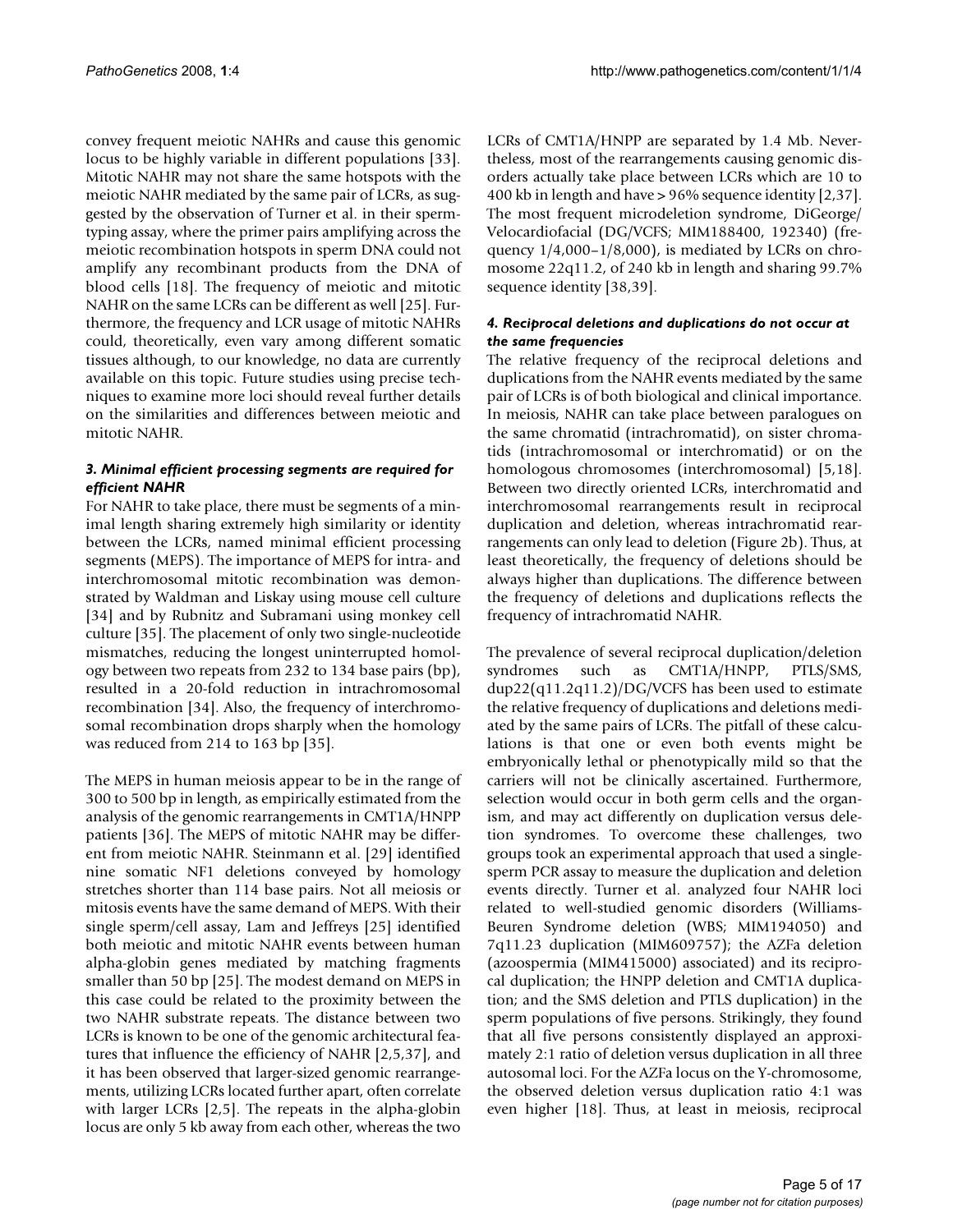duplications and deletions do not occur at equal frequency [18].

It is not clear how general this 'two deletions versus one duplication' rule is. Lam and Jeffreys [25,26] also performed single-sperm assays on the alpha-globin locus in two persons. One person showed the same deletion and duplication frequency, while the other person had a higher rate of duplications than deletions at this locus. This discrepancy between the two studies could be due to experimental design, as Turner et al. specifically measured the NAHR events across the so-called 'hotspots' in the LCR whereas Lam and Jeffreys observed the entire globin locus and could thus also record NAHR events outside the hotspots and other non-NAHR rearrangements. However, it could also reflect true differences among different NAHR loci, probably predisposed by the local genomic architecture (LCR length, distance of LCRs and so on).

Pedigree analysis of the haplotypes flanking the LCRs has often been used to differentiate between intra- and interchromosomal rearrangements [40-45]. These studies have revealed different findings for different syndromes. However, the haplotype assay has the limitation of being unable to differentiate between intrachromatid and interchromatid events, so the comparison can only be made between intrachromosomal (intra- plus interchromatid) and interchromosomal NAHR.

The single-sperm assay, however, allows the assessment of the intrachromatid events by observing the difference between deletion and duplication frequencies. Turner et al. [18] concluded that intrachromatid NAHR dominates at all hotspots they examined and the interchromatid NAHRs are very rare, with a frequency 50-fold lower than interchromosomal NAHRs. That the deletion versus duplication ratio at AZFa locus on Y chromosome is even higher than at the autosomal loci is likely because of the lack of interchromosomal NAHR.

The conclusion of Turner et al. agrees with the study of the WBS locus by Bayes et al. [44]. However, it awaits further confirmation from data at other loci before it can be accepted as a general rule. One should also bear in mind that this finding is only relevant for the NAHR events at the hotspots and does not describe any other types of rearrangements caused by different mechanisms.

# *5. NAHR can be different between males and females*

There seem to be differences in NAHR frequency between male and female gametogenesis, as reflected by the different percentage of the two parental origins which were observed for several genomic disorders. The overwhelming majority of CMT1A duplications (nine in nine cases as reported in [46] and 26 in 28 cases in [47]) as well as 85%

of spinal muscular atrophy (SMA; MIM253300) deletions [48] originate in spermatogenesis; whereas 80% of NF1 deletions are of maternal origin [8,49]. These apparent differences in maternally and paternally originated rearrangements might be due to intrinsic differences in NAHR between male and female germ lines, or might also reflect different selection bias against the rearranged allele between male and female germ lines, or a combination of both. Epigenetic modifications in male and female gametogenesis and gametes might contribute to both processes. The observed differences between male and female rearrangements do not seem to affect all NAHR loci to the same extent: for SMS/PTLS, no significant parental differences have been observed [50,51].

Whereas meiotic NAHRs causing genomic rearrangements either originate in or are inherited through the germ line of the previous generation, mitotic NAHRs occur in the somatic cells of the same individual who bears the rearrangements. It is intriguing that mitotic NAHR could also have a bias in females and males. Steinmann et al. [29] observed that 12 of their 13 segmental NF patients with deletions caused by somatic NAHR are females. The reason for this bias is not immediately obvious; it is not known if this bias is specific for the genomic locus or somatic tissues involved in the pathogenesis of NF, or whether it may reflect more general differences between male and female mitotic NAHR. Little data are available at the present time.

# *6. Using the NAHR mechanism to predict genomic disorders*

The recognition of NAHR originated from the study of genomic disorders [2]. It is thus exciting that our now greater understanding of NAHR mechanisms, combined with bioinformatic analyses of the human genome, allows the prediction of regions prone to genomic instability, thus uncovering novel genomic disorders.

First, where recurrent deletions mediated by LCRs have been observed, we can confidently predict the occurrence of reciprocal duplication at the same sites, and *vice versa*. In recent years, with the application of mechanistic insight, we have witnessed the defining of the Potocki-Lupski syndrome as the predicted reciprocal rearrangement of SMS, dup(22)(q11.2) as the reciprocal rearrangement of DG/VCFS, and dup(7)(q11.23) as the reciprocal rearrangement for Williams-Beuren syndrome deletion [50-55]. The above-mentioned sperm-typing data of Turner et al. further confirmed the co-existence of the reciprocal rearrangements by experiments, while pointing out that the reciprocal syndromes can have unequal frequencies compared with the prevalence of the deletion syndromes.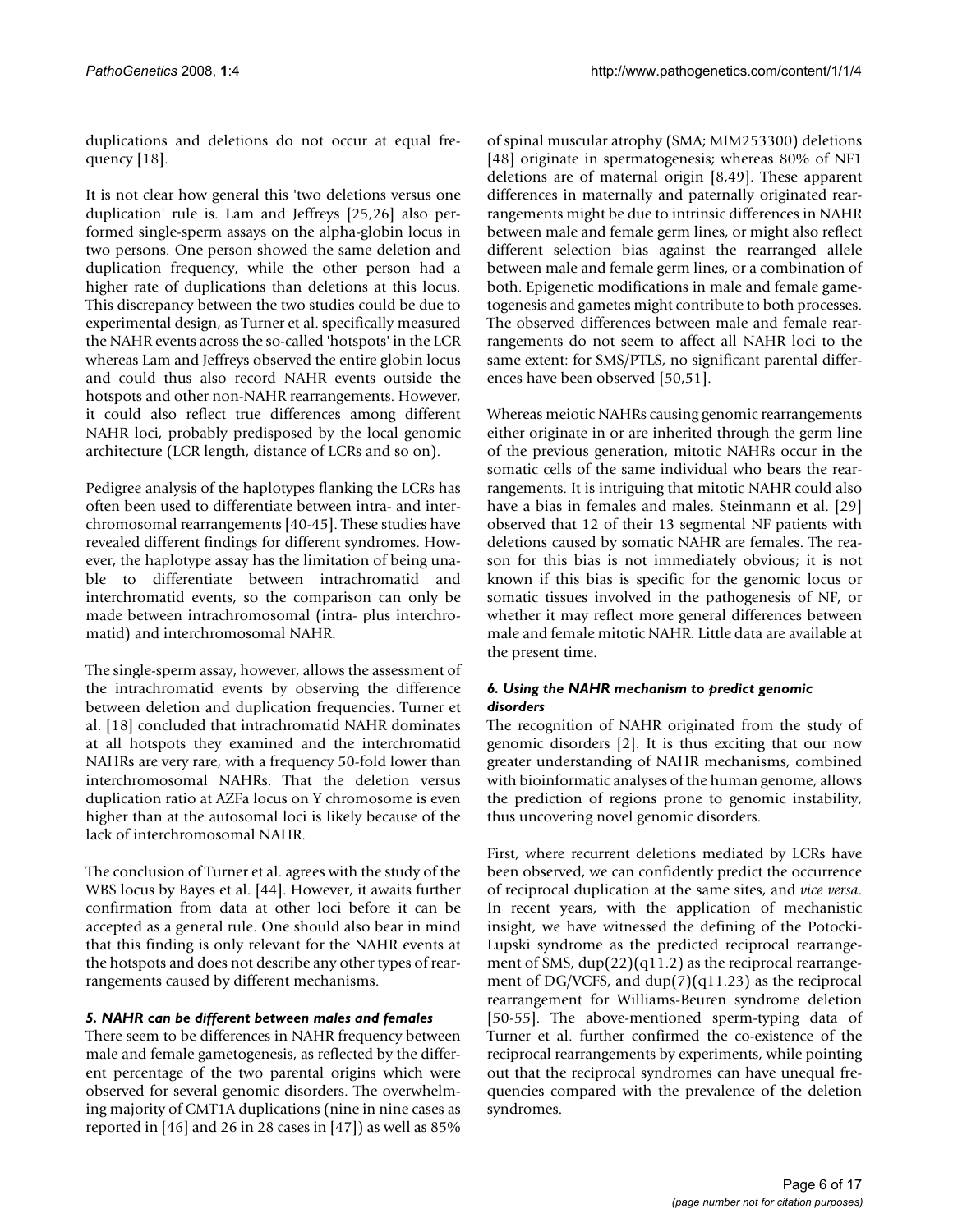Our lab has reported a 5 Mb uncommon but recurrent deletion in six SMS patients, which utilized alternative LCRs as NAHR substrates [56]. Although the reciprocal duplication of the common recurrent SMS deletion has been found in a number of cases and led to the definition of the PTLS syndrome, patients with the reciprocal duplication of the uncommon recurrent deletion have not yet been identified. It is thus of great interest that Turner et al. [18] did observe this duplication in their sperm assay, further underscoring the reciprocal nature of NAHR and affirming the anticipation that this duplication may also be found in patients. It should be pointed out that until now, we have only identified six uncommon recurrent deletions in our cohort of SMS patients; if the frequency of the reciprocal duplication is half that of the deletion, patients with the uncommon duplication should be even more rare.

Furthermore, the NAHR mechanisms based on LCRs have also led to the finding of a number of new genomic disorders. The majority of DG/VCFS patients have either a common 3 Mb or an atypical 1.5 Mb deletion on 22q11.2 mediated by LCR22-2 and LCR22-4, or LCR22-3a and LCR22-4, respectively ([38,54,57] and the references therein). The architecture of 22q11.2, however, also harbors additional LCR22s [38]. It was thus anticipated that recombinations mediated by other LCRs might also occur in this region. Indeed, using array comparative genomic hybridization (aCGH) techniques, Ben-Shachar et al. found six deletions mediated by LCR22-4, -5 and -6 [57]. These deletions are distal from the common DG/VCFS deletions and the patients have phenotypes overlapping with but distinct from DG/VCFS. These deletions were defined as the 22q11.2 distal deletion syndrome (MIM611867), a new genomic disorder [https://deci](https://decipher.sanger.ac.uk/perl/application?action=syndromes;syndrome_id=32) [pher.sanger.ac.uk/perl/applica](https://decipher.sanger.ac.uk/perl/application?action=syndromes;syndrome_id=32)

[tion?action=synes;syndrome\\_id=32\[](https://decipher.sanger.ac.uk/perl/application?action=syndromes;syndrome_id=32)57]. The reciprocal duplications of these distal deletions have also been reported [54].

Also applying the principles of NAHR mediated by LCR, Sharp et al. [37,58] predicted microdeletion/microduplication rearrangements in new chromosomal loci that were previously not known to cause genomic syndromes. The authors [58] created a map of potential 'rearrangement hotspots' of the human genome, by localizing 130 sites of paired LCRs (SD) that are  $\geq 10$  kb in length, show  $\geq 95\%$ sequence identity and are separated by 50 kb to 10 Mb of intervening sequence [37]. A specific bacterial artificial chromosome (BAC) array was then designed including BAC clones interrogating each of these 130 NAHR candidate sites [37]. After ruling out the basal level of copy number polymorphisms in these sites by hybridizing a control population of 316 individuals [37], the authors analyzed the genomes of 290 idiopathic mental retardation patients and found deletions in four chromosomal loci (17q21.31, 1q21.1, 15q13, and 15q24) that are likely sites of recurrent rearrangements [58]. Three of the rearrangements were indeed identified as new microdeletion syndromes, with further cases found in other populations [58-60].

The microdeletion syndrome involving 17q21.31 was also identified by two other groups with a traditional systematic whole-genome array assaying individuals with idiopathic mental retardation [61-63]. In another study, the candidate NAHR loci array of Sharp et al. was used to assess 155 fetuses with congenital anomalies and identified a deletion involving 17q12 in a fetus with dysplastic kidneys [64]. They extended their study to include additional cohorts of patients and found that the deletion is also associated with congenital renal abnormalities and diabetes. The deletions are all in the range of under 1 Mb to 4 Mb in size, thus below the limit of the resolution of traditional cytogenetic detection [59,61,63].

Interestingly, the reciprocal duplication of the microdeletion in 17q12 (mediated by the same LCRs) was identified in two individuals with mental retardation and/or epilepsy [64]. The reciprocal duplication of the 15q13 deletion has also been identified in a healthy person [59] and the reciprocal duplication of the 17q21.31 deletion was reported in a patient with phenotypes including severe psychomotor developmental delay and facial dysmorphism [65]. The duplications corresponding to the remaining microdeletions will probably also be identified soon, although it is not known yet what kind of phenotypes will be related to them.

# **Some simple non-recurrent rearrangements can occur via NHEJ**

NHEJ is one of the two major mechanisms used by eukaryotic cells to repair DSB and has been described in organisms from bacteria to mammals [66-68]. NHEJ is routinely utilized by human cells to repair both 'physiological' DSBs, such as in V(D)J recombinations, and 'pathological' DSBs, such as those caused by ionizing radiation or reactive oxygen species. Inherited defects in NHEJ account for about 15% of human severe combined immunodeficiency (SCID) [69]. NHEJ is also currently considered to be the major mechanism rejoining translocated chromosomes in cancer [70].

NHEJ proceeds in four steps (Figure 3a): detection of DSB; molecular bridging of both broken DNA ends; modification of the ends to make them compatible and ligatable; and the final ligation step [68]. This process determines the two important characteristics of NHEJ: first, neither LCRs nor MEPS are obligatorily required for NHEJ; and second, NHEJ leaves an 'information scar' [71] at the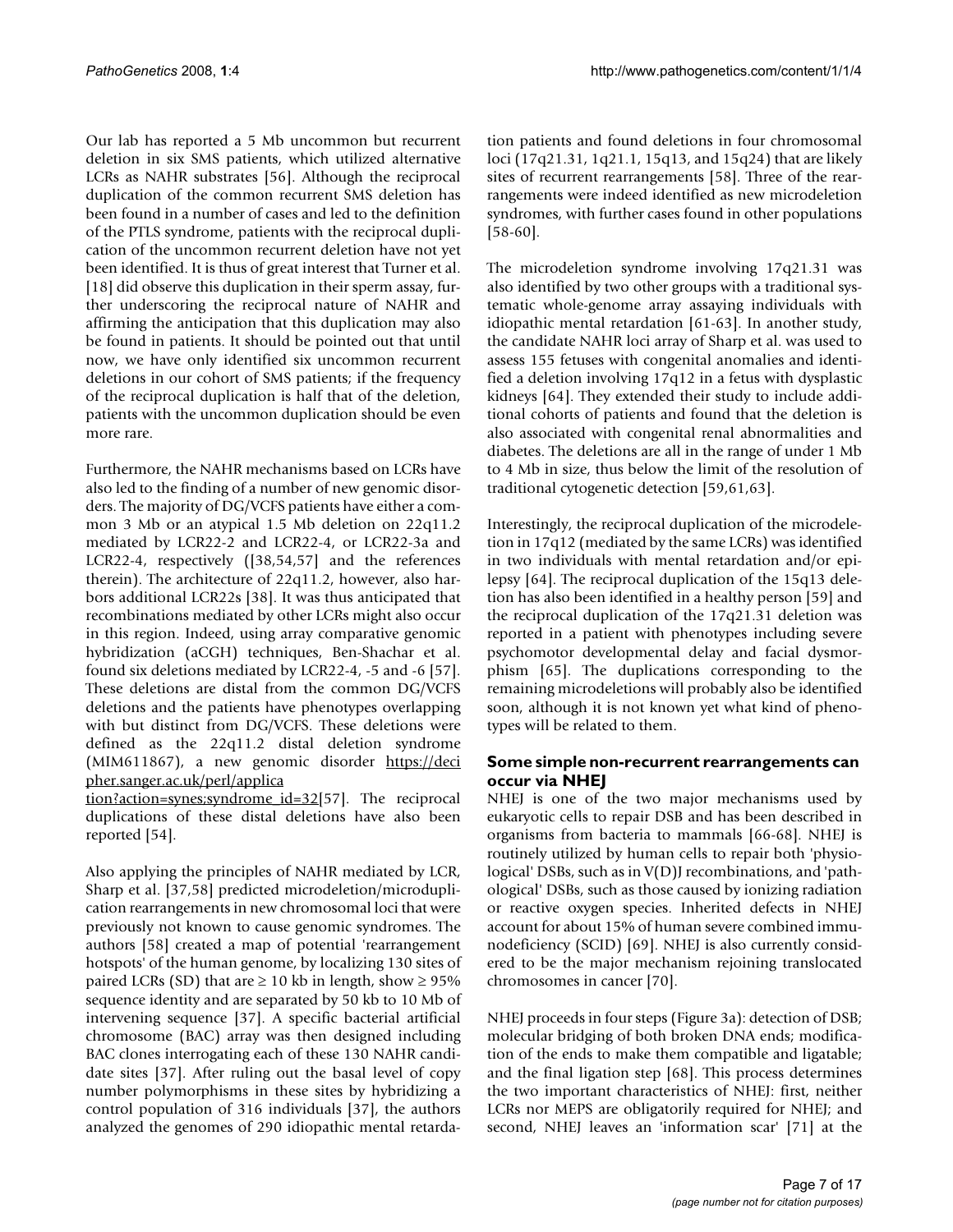

### **Figure 3**

**Genomic rearrangement mechanisms**. **a**. (Adapted from [66]) Non-homologous end-joining (NHEJ) in vertebrates. A double-stranded DNA break (DSB) occurs and is repaired via NHEJ mechanism. The two thick lines depict two DNA strands with DSB, the thin segments in the middle represent the modifications which the ends have gone through before the final ligation. The enzyme machineries catalyzing each step are briefly summarized. They are described in details in references [65] and [70]. Note at step 3 that in order to repair ends, some addition or deletion of bases may be required, leaving behind a 'signature' of NHEJ. **b**. (Adapted from [82]) After the original stalling of the replication fork (dark blue and red, solid lines), the lagging strand (red, dotted line) disengages and anneals to a second fork (purple and green, solid lines) via microhomology (1), followed by (2) extension of the now 'primed' second fork and DNA synthesis (green, dotted line). After the fork disengages (3), the tethered original fork (dark blue and red, solid lines) with its lagging strand (red and green, dotted lines) could invade a third fork (gray and black, solid lines). Dotted lines represent newly synthesized DNA. Serial replication fork disengaging and lagging strand invasion could occur several times (e.g. FoSTeS x 2, FoSTeS x 3, ... etc.) before (4) resumption of replication on the original template.

rejoining site as the pre-rejoining editing of the ends includes cleavage or addition of several nucleotides from or to the ends [71].

Nobile et al. and Toffolati et al. [72,73] sequenced the breakpoints of 19 patients with muscular dystrophy due to non-recurrent deletions in introns 47 and 48 of the *DMD* gene. These deletions were not flanked by LCRs and the junctions showed microhomology (2 to 4 nucleotides) in seven cases, short insertions (1 to 5 nucleotides) in three cases and short duplications of surrounding fragments up to 25 bp in three cases. Other junctions either contained short sequences of unknown origin or did not show any microhomology, which might be due to the editing process in NHEJ. These events thus fit well with the features of the NHEJ mechanism. Remarkably,16 of the 38 (42%) breakpoints in these two publications fell within repetitive elements such as LTR, LINE, *Alu*, MIR and MER2 DNA elements; also, sequence motifs known to be capable of causing DSB or curving DNA, such as TTTAAA, are present in proximity to many of these junctions [72,73].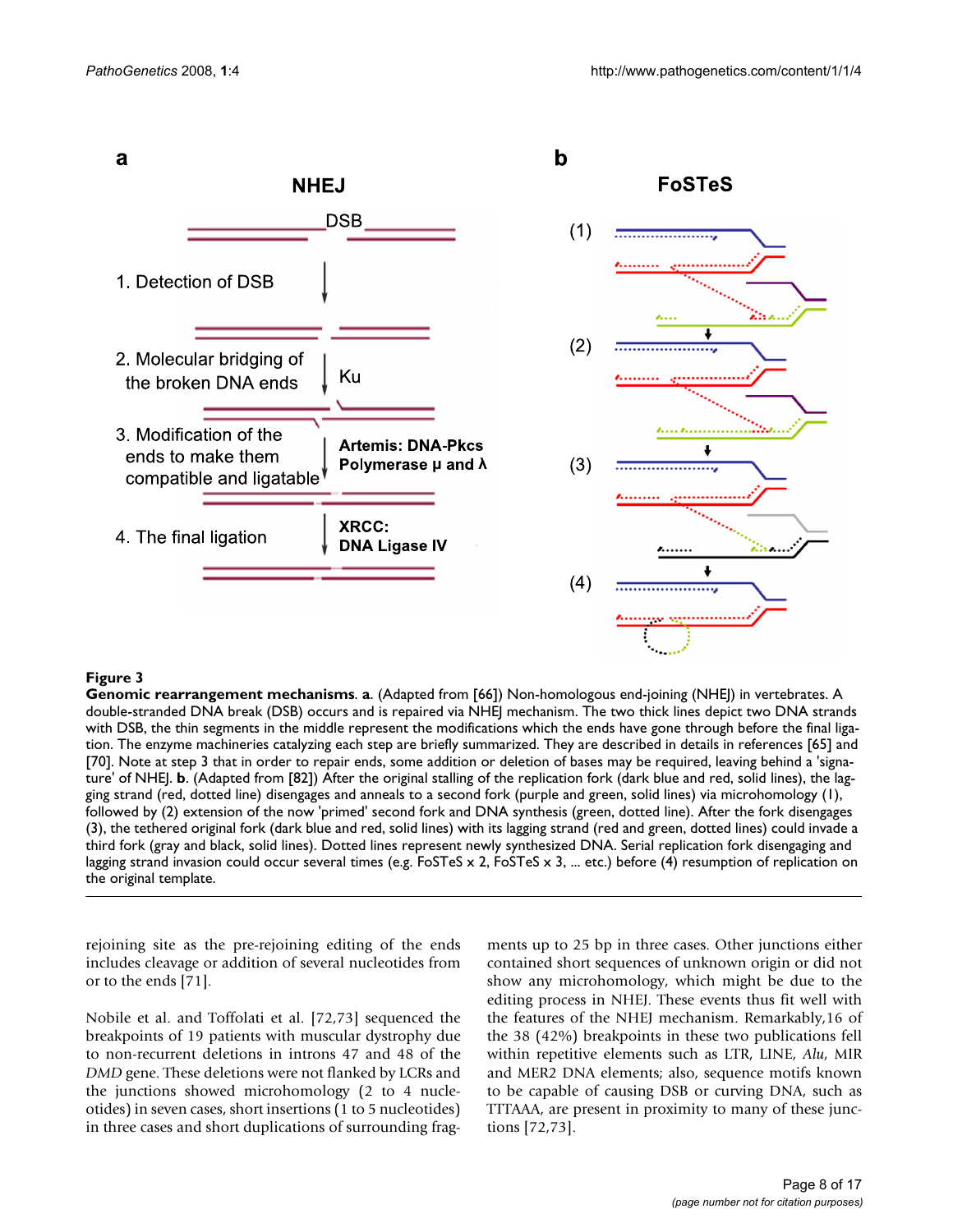Inoue et al. identified two apparently NHEJ-mediated deletions of the *PLP1* (proteolipid protein) gene in Xq22 in patients with Pelizaeus-Merzbacher disease (PMD; MIM312080). Breakpoint analysis showed 12 base pair and 34 base pair sequences of unknown origin at the junction [74]. Interestingly, the distal breakpoints of both deletions were located in a 32 kb LCR termed LCR-PMDB [74]. Shaw and Lupski reported two non-recurrent SMS deletions apparently caused by NHEJ; the proximal breakpoints of both deletions are localized in an LCR (the proximal SMS-REP) [75]. One of them occurred within a MER5B transposon element in the SMS-REP, while the other was located in proximity to a MIR3 element and an L2 LINE sequence. The distal breakpoint of the latter deletion was localized between an LIMC4 LINE element and an *Alu*Sc element [75]. Many breakpoints of 17p translocations and other unusual-sized deletions also occurred within LCRs [76]. Consistent with the finding of repetitive and DNA breaking elements at the NHEJ breakpoints by Toffolatti et al. and Nobile et al., the locations of the *PLP1* deletions and SMS deletions as well as the 17p translocation and deletion breakpoints map within the LCRs and are close to other repetitive DNA elements. These findings suggest that although NHEJ is not directly mediated by nor strictly dependent on certain genomic architectural elements in the way that NAHR is dependent on LCRs, it may still be stimulated and regulated by the genomic architecture [4,76].

Combined with the DSB homologous repair (HR) as a two-step mechanism, NHEJ was also used to explain duplications [77,78]. Woodward et al. and Lee et al. observed non-recurrent duplications in the *PLP1* region in the majority of PMD patients; these duplications are nonrecurrent although some of them do show breakpoint grouping (not clustering) at one end (Figure 1c) [77,78]. Most of the duplications are tandem in orientation. Padiath et al. observed similar non-recurrent tandem duplications in the *LMNB1 (*coding for Lamin B1) region in subjects with autosomal dominant leukodystrophy [79]. The junctions sometimes show microhomology [77,79], and sometimes have insertions of one to six nucleotides [77,78]. Woodward et al. and Lee et al. proposed that in the first step of the rearrangement, a single DSB occurred in one strand; one of the broken ends then invaded and copied from the sister chromatid and caused the duplication. The ends were then rejoined via NHEJ [77,78].

# **A DNA replication-based mechanism FoSTeS can account for complex genomic rearrangements**

The study of rearrangement mechanisms obviously benefits from the development of new techniques to observe the rearrangements and breakpoints with a higher resolution. In the past, fluorescence *in situ* hybridization (FISH)

has defined the duplications and deletions with resolution to about one BAC clone (150 to 200 kb) and accelerated the discovery of NAHR and NHEJ mechanisms. Recently, the advent of array-based CGH [reviewed in [80,81]] has provided an unprecedented ability to observe the often complex details of genomic rearrangements, and has led to the proposal of the DNA replication-based FoSTeS model as the third major mechanism for human genomic rearrangements [82].

Lee et al. used a 44 K Agilent custom array to study the genomic region surrounding *PLP1* in PMD patients [82]. This array, with resolution of almost two interrogating oligonucleotides each kb, enabled the observation of nonrecurrent rearrangements in PMD patients that were more complicated than simple duplication or deletion. The apparent duplications initially observed by FISH are often actually interrupted by triplicated or deleted fragments, or fragments with normal copy numbers. Subsequent mapping of breakpoints revealed further complexity of these rearrangements by showing that some of the fragments are inverted or translocated to another region. Microhomology of two to five nucleotides was found at each sequenced breakpoint junction [82]. One of the PMD cases resulting from FoSTeS-mediated complex rearrangement of the *PLP1* locus is shown in Figure 4.

It is difficult to explain this complexity by either the NAHR or NHEJ recombination mechanisms. Inspired by the findings in *Escherichia coli* [83], Lee et al. proposed the replication Fork Stalling and Template Switching (FoSTeS) Model (Figure 3b). According to this model, during DNA replication, the DNA replication fork stalls at one position, the lagging strand disengages from the original template, transfers and then anneals, by virtue of microhomology at the 3' end, to another replication fork in physical proximity (not necessarily adjacent in primary sequence), 'primes', and restarts the DNA synthesis [82]. The invasion and annealing depends on the microhomology between the invaded site and the original site. Upon annealing, the transferred strand primes its own templatedriven extension at the transferred fork. This priming results in a 'join point' rather than a breakpoint, signified by a transition from one segment of the genome to another – the template-driven juxtaposition of genomic sequences. Switching to another fork located downstream (forward invasion) would result in a deletion, whereas switching to a fork located upstream (backward invasion) results in a duplication. Depending on whether the lagging or leading strand in the new fork was invaded and copied, and the direction of the fork progression, the erroneously incorporated fragment from the new replication fork would be in direct or inverted orientation to its original position. This procedure of disengaging, invading/ annealing and synthesis/extension could occur multiple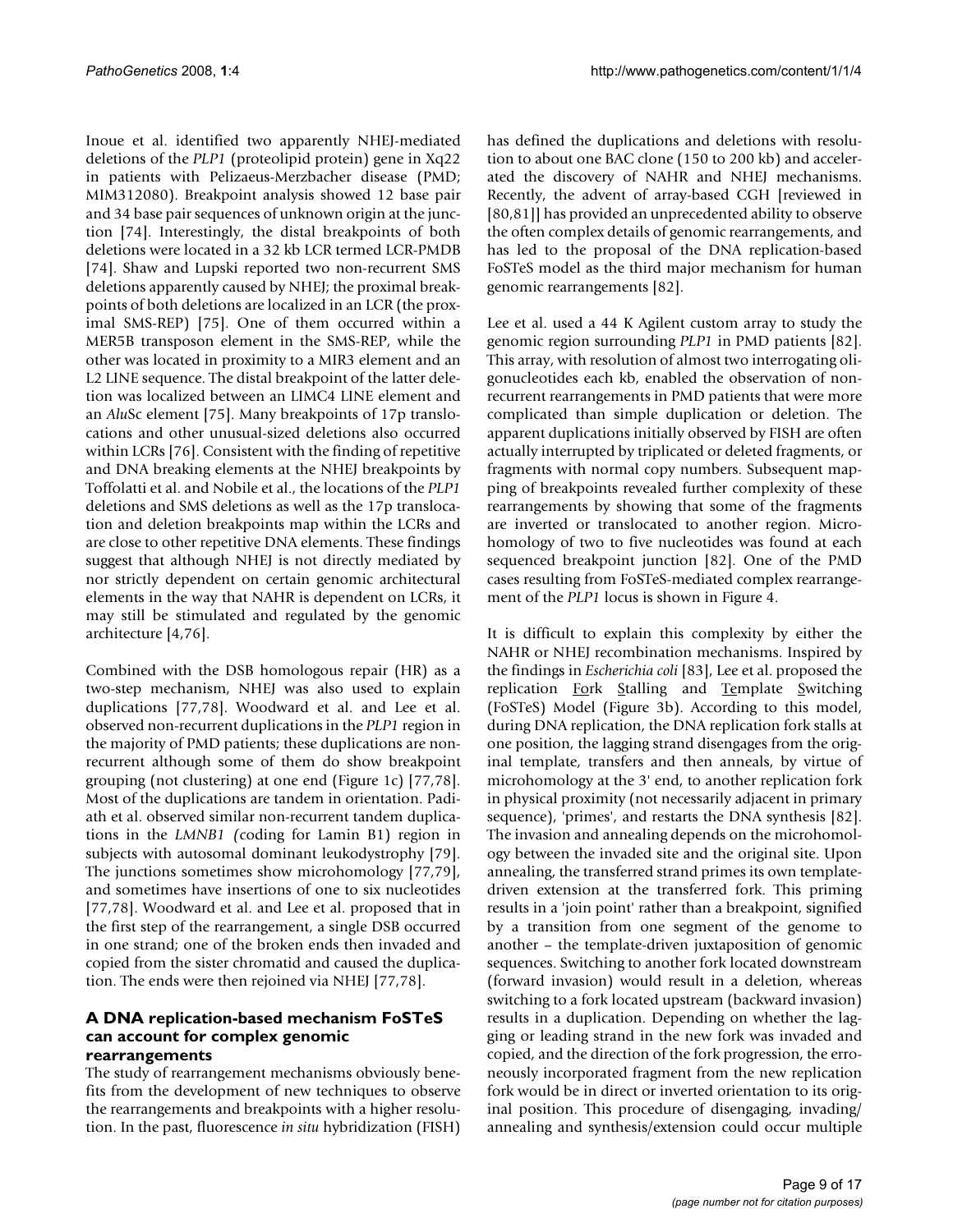

# One Pelizaeus-Merzbacher dise FoSTeS × 3 (Adapted from [82]) **Figure 4** ase (PMD)-associated complex *PLP1* rearrangement results from multiple FoSTeS events,

**One Pelizaeus-Merzbacher disease (PMD)-associated complex** *PLP1* **rearrangement results from multiple FoSTeS events, FoSTeS × 3 (Adapted from** [82]**)**. **a**. Duplication junctions (vertical dotted lines) for one PMD patient are displayed relative to reference sequence, with the duplicated region boxed. Two or three base pairs of microhomology were found at the breakpoint junctions (i.e. "joint points") after amplification with outward-facing primers (F and R). **b**. Illustration of the order, origins, and relative orientations of junctional (pink and blue) and boundary reference sequences (orange and green) for the PMD patient. Arrowheads show direction of DNA relative to the positive strand; filled arrowheads with circled numbers below represent a FoSTeS event; open arrowhead marks resumption of replication on the original template. Proximal (centromeric) and distal (telomeric) are in relation to *PLP1* (red circle).

times in series (that is, FoSTeS  $\times$  2, FoSTeS  $\times$  3, and so on) (Figure 5), likely reflecting the poor processivity of the involved DNA polymerase, and causing the observed complex rearrangements.

Array CGH data on several other genomic regions, including the SMS/PTLS locus [50,84] (Lupski Lab, manuscript in preparation) and the *MECP2* locus [85-88] have confirmed the complex nature of many other non-recurrent rearrangements, some of which were thought to be simple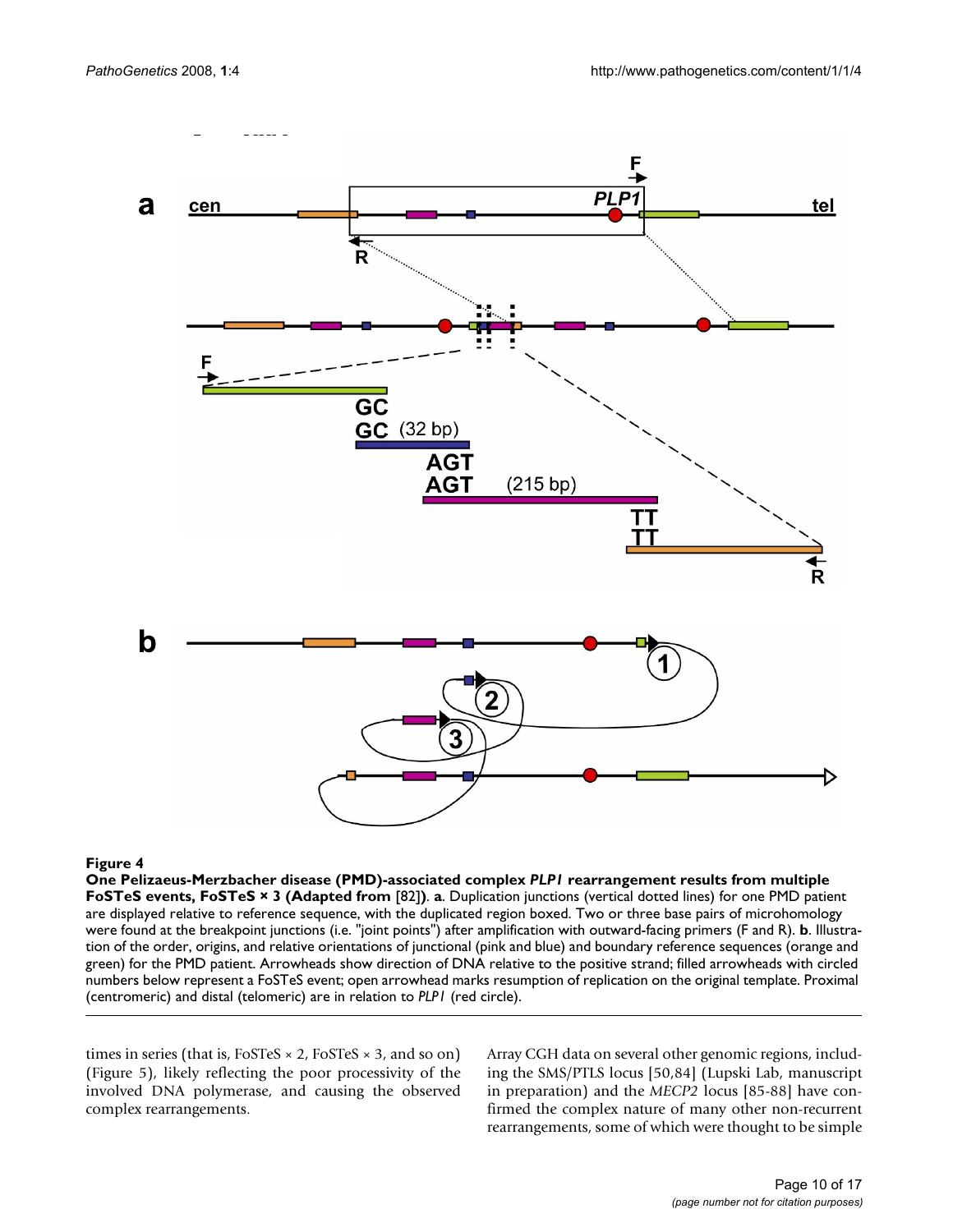

# Comparison of non-allelic homo mechanisms resulting in genomic duplication/deletion **Figure 5** logous recombination, non-homologous end-joining and Fork Stalling and Template Switching

**Comparison of non-allelic homologous recombination, non-homologous end-joining and Fork Stalling and Template Switching mechanisms resulting in genomic duplication/deletion**. The two thin lines in all three schemes represent the double strands of DNA. Left column: An intrachromatid non-allelic homologous recombination (NAHR) event. Rectangles in different shades of blue depict two directly orientated low-copy reapeats (LCRs) sharing high homology (97% to 98%), which align at non-allelic rather than allelic positions and the subsequent recombination causes deletion or duplication (reciprocal events but not with equivalent frequencies) of part of the two LCRs as well as the segment flanked by them. Middle column: a non-homologous end-joining (NHEJ) event. Double-strand breaks (DSBs) are created between the two sequences represented as a blue and a red rectangle with no homology between each other. The NHEJ system modifies and rejoins the two ends, resulting in the deletion of the segment between the two DSBs. Right column: a Fork Stalling and Template Switching (FoSTeS) × 2 event causing a complex deletion involving two fragments. No extensive homology is required between the substrate sequences depicted by a blue, a red and a green rectangle. However, the small open triangle heading downwards depicts a site bearing microhomology (2 to 5 base pairs) between the blue and the red sequences, and the small filled triangle heading downwards depicts another site bearing microhomology between the red and the green sequences. Different from NAHR and NHEJ, the FoSTeS event occurs during DNA replication. The replication forks from the two surrounding sequences are shown in the same color as the rectangles. The leading nascent strand at the left side (blue or red) fork invades the right side (red or green) fork via the demonstrated microhomology, and primes its own further synthesis using the right side fork as template. This event happens twice, causing deletion of the two fragments flanked by each pair of microhomology sites. Note the juxtaposition of genomic sequences from multiple distinct regions yielding complex rearrangements.

deletion or tandem duplication before the oligoarray technique was available. Likewise, the FoSTeS mechanism can potentially explain some of the complex rearrangements observed at the *DMD* locus [89]. The FoSTeS model is currently the only major rearrangement mechanism that could explain these complex rearrangements. Furthermore, some complex chromosome rearrangements (CCR) unveiled by recent cytogenetic data can also be explained by FoSTeS [84]. Intriguingly, some tandem duplications in the *PLP1* and *LMNB* region [77,79] which were previously explained by a model combining HR and NHEJ, especially those with microhomology at the junction [77,79], can be more parsimoniously explained by the FoSTeS model including the strand switching template only once (FoSTeS × 1).

Interestingly, similar to the *PLP1* region, the SMS/PTLS and *MECP2* regions were also found to have very complex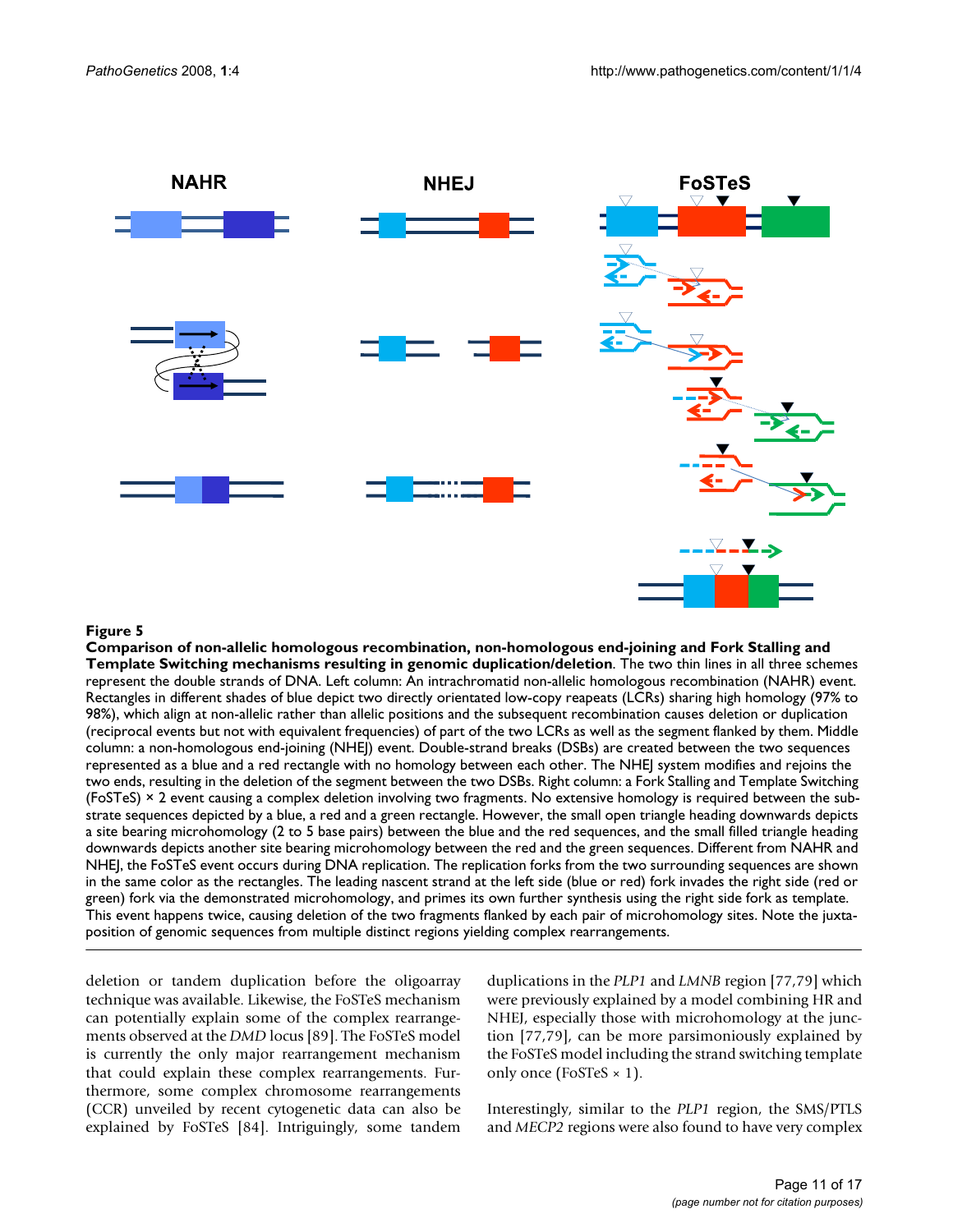genomic architecture with multiple LCRs [1,85,86]. These LCRs, although they do not mediate FoSTeS directly, might be able to bring replication forks together to facilitate the replication fork switching event. Furthermore, highly enriched *Alu* repeats and high GC-content sequences were observed in proximity to the *MECP2* complex recombination region [85]. So, like NAHR and NHEJ, FoSTeS is probably also influenced by the local genomic architecture. Unlike NAHR or NHEJ, FoSTeS rearrangement is currently based on the translocation of the end of a single nascent strand, so the genomic architectures facilitating FoSTeS may function via a mechanism that does not involve DSB intermediates. Nevertheless, a microhomology-mediated break-induced replication (MMBIR) model has also been proposed, in which the rearrangement is initiated by a single-end double-strand DNA break resulting from a collapsed replication fork (Hastings et al. personal communication). As more and more sophisticated array techniques are being used in more and more laboratories, we look forward to the discovery of more complex rearrangements and using them to further verify and modify the current FoSTeS model.

## **Some gross genomic rearrangements and smallscale gene mutations might share similar mechanisms**

The most significant difference between FoSTeS and the other two rearrangement mechanisms (NAHR, NHEJ) is that it is a replication-based mechanism; the rearrangement is induced by errors in the replication procedure. It has been thought that small monogenic genetic mutations often reflect errors of DNA replication and/or repair [4], whereas genomic rearrangements are thought to be caused by other mechanisms induced by or associated with structural features (genomic architecture) of the local genomic region [1]. The FoSTeS mechanism suggests that large genomic rearrangement involving thousands or even millions of DNA base pairs can be due to replication errors as well, perhaps also stimulated by local genome architecture such as cruciforms (Figure 6).

Chen and colleagues [90-93] studied the breakpoints of 'smaller' DNA rearrangements (between 21 bp and up to 10 kb) including duplications, deletions, insertions, and inversions collected in the Human Gene Mutation Database (HGMD) [94]. They found that many of them have a



#### Figure 6

**Genomic architecture is crucial for the genomic rearrangements**. The low-copy repeats serve as substrates and thus are an indispensable requirement of non-allelic homologous recombination. Current data suggest that local genomic architecture, including palindromes or cruciforms, might be a stimulus for the Fork Stalling and Template Switching (FoSTeS) rearrangement as well, although these architectural elements are not necessarily directly involved in the FoSTeS rearrangement *per se*. This could account for the observation of breakpoint grouping with non-recurrent rearrangements at some loci.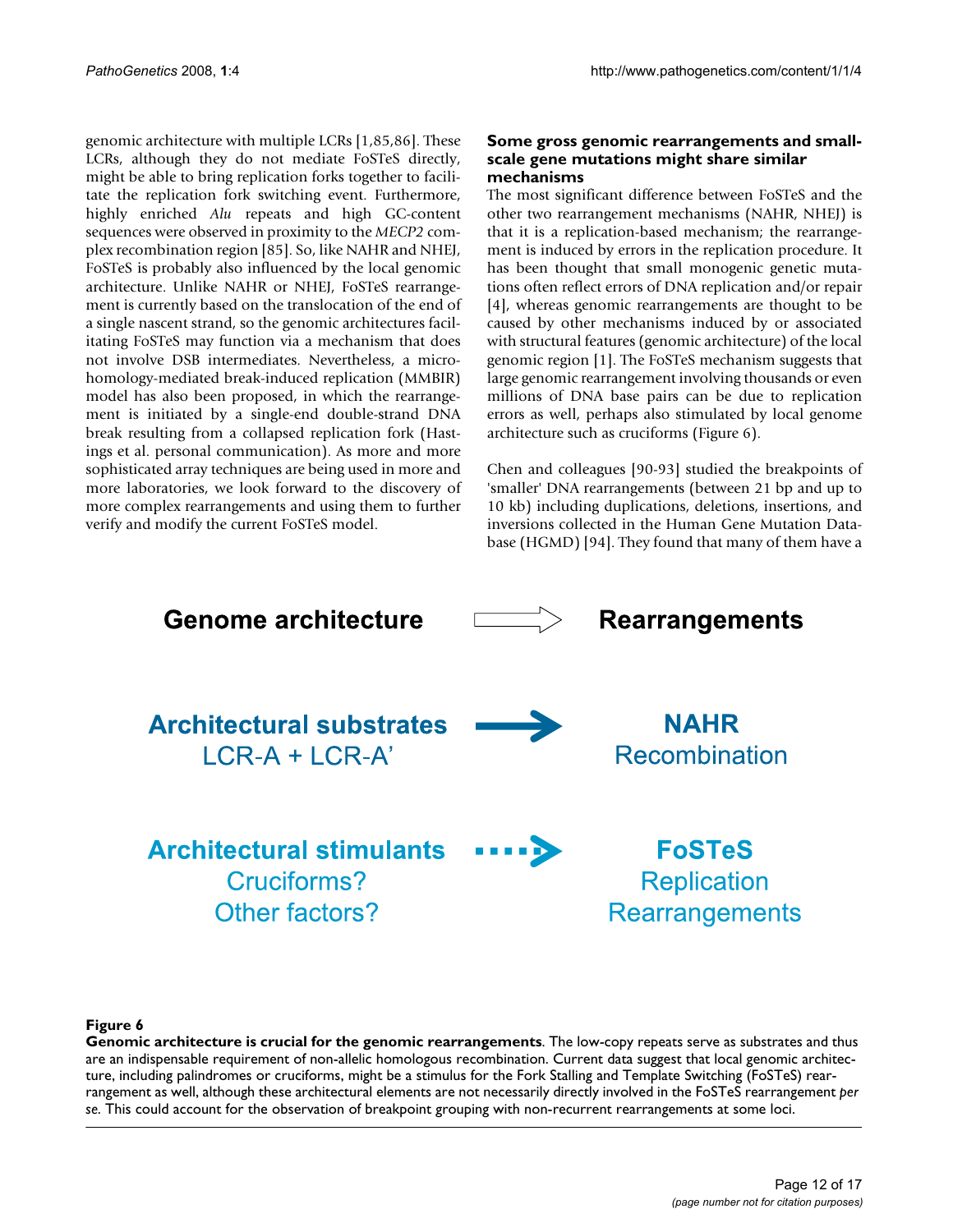complex nature (similar to the complex nature of the 'large' rearrangements now being observed using array CGH), instead of being simple duplications and deletions. They proposed the serial replication slippage (SRS) model to explain these complex gene mutations. The SRS model is an extension of the classical replication slippage model [95]; it assumes that the 3' end of the nascent strand could dissociate from the original template and invade other templates on the basis of microhomology. Depending on whether the strand slippage occurs forwards or backwards, the nascent strand will have a deletion or duplication. Making use of reversed repeats, the nascent strand can also invade in the reverse orientation and thus incorporate an inverted segment. The slippage can happen serially, creating the complex rearrangements Chen et al. observed of small sizes between 21 bp and several kb.

The SRS model proposed for small gene mutations shares some general features with the FoSTeS model proposed for the larger rearrangements. Both models assume serial replication slippage, and both stress the importance of the genomic architectural elements such as palindromic DNA, stem-loop structures, repeats and so on, which may facilitate the initial stalling of the replication fork. While the SRS model assumes that replication slippage occurs on closely adjacent sites (possibly inside the same replication fork) and causes DNA rearrangements of small sizes, the FoSTeS model emphasizes that the template switch can occur over long distances (120 kb to 550 kb observed to date) to another replication fork (given the spatial closeness of the two forks) and cause DNA rearrangements on a much larger scale. Furthermore, FoSTeS × 1 could explain deletion and duplication events previously proposed to occur via NHEJ, in a way similar to the explanation of small deletions and duplication using the SRS model; the observed microhomology at the join point reflecting the priming event rather than a recombination/ repair process. It is interesting to realize that although we have been talking about monogenic (often small) and genomic (often large) rearrangements in different contexts, some of them apparently have similar complexity and might be caused by very similar mechanisms.

# **Conclusion**

NAHR was the first major DNA rearrangement mechanism identified to cause genomic disorders. NAHR occurs during both meiosis and mitosis and it requires two LCRs with sufficient length of high homology to act as recombination substrates (Figures 2 and 6). Based upon the principles or 'rules' elucidated by studies of this mechanism, new genomic disorders have been successfully predicted and uncovered. Although this LCR-based prominent theme of NAHR remains the same, recent research has shown that some details of NAHR mechanism, such as the frequency of the recombination and the length requirement of homology between the LCRs, can differ between males and females and between meiosis and mitosis.

NHEJ and FoSTeS were later employed to explain other genomic rearrangements. Both models are still awaiting more data for further elucidation and modification. FoSTeS is a unique mechanism compared with NAHR and NHEJ, especially in that it is a replication-based rearrangement pathway and does not necessarily rely on the preformation of DSB. Although still very limited, our preliminary data imply that FoSTeS might be a major mechanism for duplication CNV and thus a major driver of the Ohno 'gene duplication/divergence' evolutionary hypothesis [96]. Indeed, FoSTeS might also have been the driving force in the origin of the LCRs in the human genome. It is well known that DNA polymerases have an intrinsic error rate leading to base substitution, a fact which is central to genome stability, disease origins and evolution of species. It is tempting to speculate that there may be an endogenous polymerase error rate for FoSTeS as well, analogous to the base substitution error rate. A related question would be whether or not disorders that are frequently sporadic and occur via FoSTeS are associated with advanced paternal age, as are point mutations that are due to DNA replication errors [19]. It has been proposed that carriers of hereditary non-polyposis colon cancer (HNPCC, MIM120435) with mutations in genes involved in the DNA mismatch repair pathway may be more susceptible to somatic genome rearrangements caused by NAHR events [97]. One could also hypothesize that some other individuals could be more prone to genomic rearrangements mediated by FoSTeS because of mutations/functional polymorphisms in the DNA replication machinery.

It has been clearly shown that both NHEJ and FoSTeS can be indeed stimulated by local genomic architecture, but no direct association of specific DNA elements with either model (such as LCRs associated with NAHR) has been experimentally identified. It is an interesting question to which degree NHEJ and FoSTeS are structurally determined or enhanced by specific genome architecture and whether some day we may be able to predict regions of human genome instability caused by NHEJ and FoSTeS events, as we have predicted NAHR events and the related genomic disorders. Currently limited data suggest that a palindrome or cruciform may stimulate FoSTeS (Figure 6).

There are still many unsolved, exciting questions regarding the mechanisms of human genomic rearrangements in general. Evidence is emerging that genomic rearrangements, despite their likely common basic mechanisms, might be differently regulated between germ line and somatic cells, between embryogenesis and adulthood,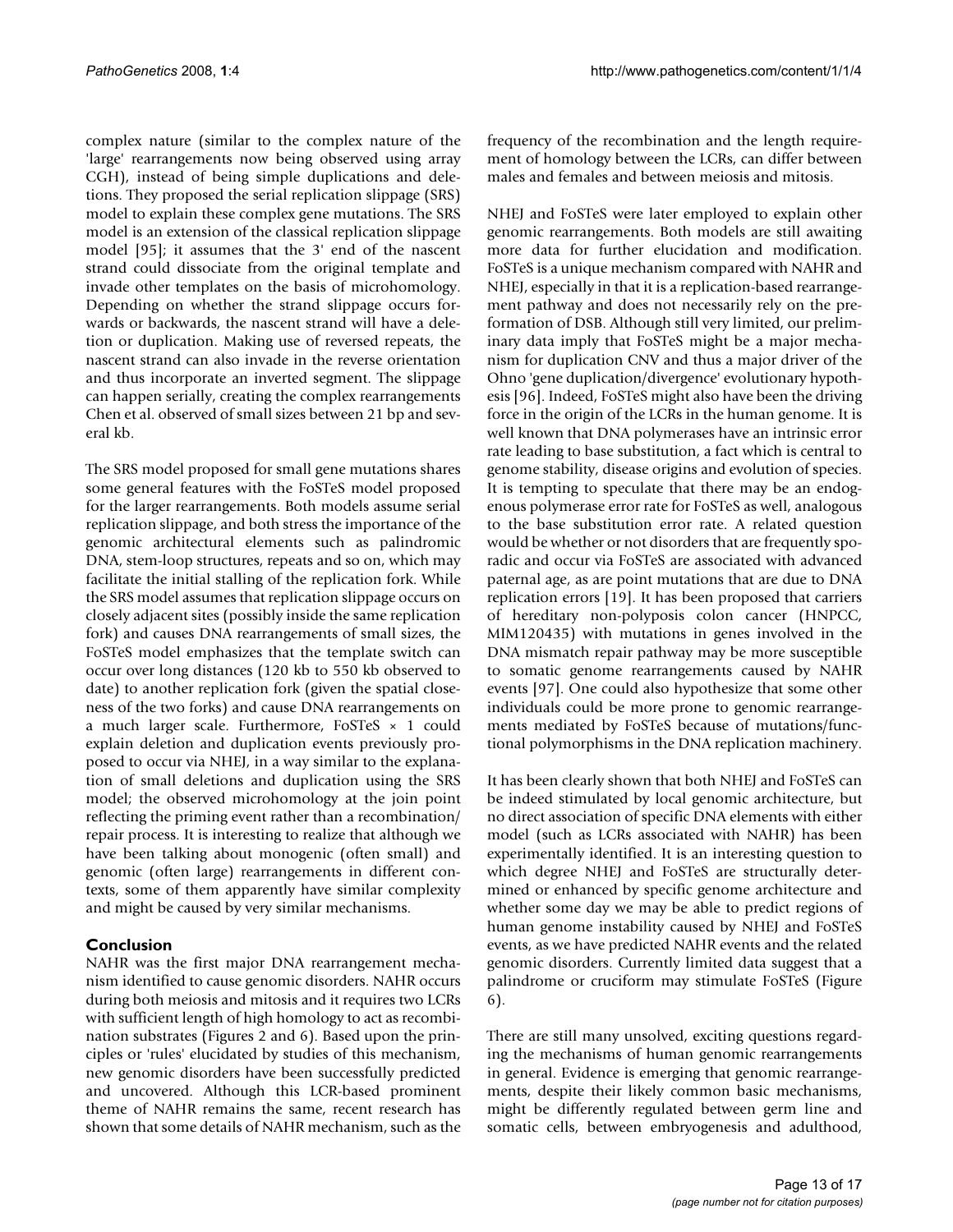and between cancer cells, stem cells, and differentiated cells [98,99]. It is well known that other genome activities (such as transcription) can be fundamentally different in different cellular settings. It is thus tempting to relate the differences in genomic arrangements within these developmental contexts and cellular environments to the differences of other genome-involving processes, and to ask the question of whether there is an interaction or some kind of crosstalk between genomic rearrangement and other cellular processes. We know that NHEJ rearrangements are physiologically relevant in generating antibody diversity [66]; are there other 'programmed' rearrangements including inversions [27] which are employed in the development or regulation of other biological events? Finally, are there other mechanisms for genomic rearrangements in addition to the three discussed in this review?

For the latter question, some data are starting to emerge from two genome-wide structural variation studies. Korbel et al. [100] and Kidd et al. [101] used the paired-endmapping (PEM) [100] and the fosmid-based endsequencing-pair (ESP) [101] methods respectively, to systematically identify structural variants (SVs) in human genomes. Korbel et al. identified 1297 SVs including 853 deletions, 322 insertions and 122 inversions, and sequenced the breakpoints of 188 SV indels and 14 inversions. It is very interesting that almost all of the SVs bear signatures of either NAHR (surrounded by LCRs or repetitive sequences such as SINEs, LINEs), NHEJ or FoSTeS (microhomology at the junction), or retrotranspositions (mostly L1 elements). (Retrotransposition causes rearrangements in the genome via RNA-mediated mechanisms and is not the subject of this review.) Very few SVs do not fall into any of the three categories (Korbel, personal communications). Kidd et al. inferred mechanisms from breakpoints analysis for 227 SV indels and 34 inversions, and similarly identified evidence for NAHR, NHEJ or FoSTeS mechanisms. There are differences between the results of the two papers. The calculated ratio of NAHRmediated events in SV indels, for example, is 14% according to Korbel et al., but much higher (39%) in Kidd et al. These differences may be due to the differences in their methodology or design; that of Kidd et al. is likely more efficient in detecting larger variations. Nevertheless, it seems that the three major rearrangement mechanisms – NAHR, NHEJ and FoSTeS – can explain the majority of the DNA rearrangements occurring in our genomes.

It is also of interest that the sequence analysis of both studies indicated that a portion of NAHR events utilize repetitive elements (SINEs, LINEs, LTRs), rather than LCRs as homology substrates. This finding is consistent with our previous data [75] showing that some non-recurrent deletions of SMS patients can be mediated by NAHR between *Alu* sequences. These *Alu*s are from the evolutionarily youngest subfamilies *Alu*S and *Alu*Y, and share a high degree of homology with each other. This homology apparently fulfills the conditions for MEPS and is enough to enable occasional non-allelic homology mediated recombination between two *Alu* sequences. However, the length of homology between two *Alu* sequences is much shorter than that between two usual LCRs, which may explain the lower frequency of the *Alu*-mediated recombination events than the LCR-mediated NAHRs.

Both PEM and ESP are based on the sequencing of small fragments ( $\sim$ 3 kb for PEM and up to 40 kb for ESP) of the individual genomes and then comparing the distance between both ends of the fragments with the value of the reference genome. It should be noted that large duplications that can not be spanned by these small fragments might be underrepresented in the SVs identified by PEM and ESP because of the design of the methodology. Furthermore, these approaches: (i) may not readily detect complex genomic rearrangements, and (ii) the computational "filtering" accompanying the match of shotgun and short sequence reads to the reference genome may result in lack of identification of breakpoint sequences. On the other hand, this strategy is very powerful in identifying DNA sequence read information at the breakpoints of the deletion and inversion SVs. Future developments of even more sophisticated and sensitive genome-wide assay technologies will provide a more extensive overview of the structural variants in our genome and greatly facilitate the research on the mechanisms for CNV and other genomic rearrangements.

# **Competing interests**

The authors declare that they have no competing interests.

# **Authors' contributions**

WG and JRL wrote the review manuscript. FZ participated in the discussion and helped to edit the figures. All authors read and approved the final manuscript.

### **Acknowledgements**

The authors would like to thank our colleagues Drs. Pawel Stankiewicz, Jan Korbel, Jonathan Berg and Bernice Morrow for their critical reading and intellectual input. WG is a Feodor-Lynen Research Fellow generously supported by the Alexander-von-Humboldt Stiftung. Work in the Lupski laboratory has been sponsored by the National Institutes of Health, the March of Dimes and the Charcot-Marie-Tooth Association.

### **References**

- 1. Lupski JR, Stankiewicz P: **Genomic disorders: molecular mechanisms for rearrangements and conveyed phenotypes.** *PLoS Genet* 2005, **1:**e49.
- 2. Lupski JR: **Genomic disorders: structural features of the genome can lead to DNA rearrangements and human disease traits.** *Trends Genet* 1998, **14:**417-422.
- 3. Lupski JR, Stankiewicz P: *Genomic Disorders* Totowa, New Jersey: Humana Press; 2006.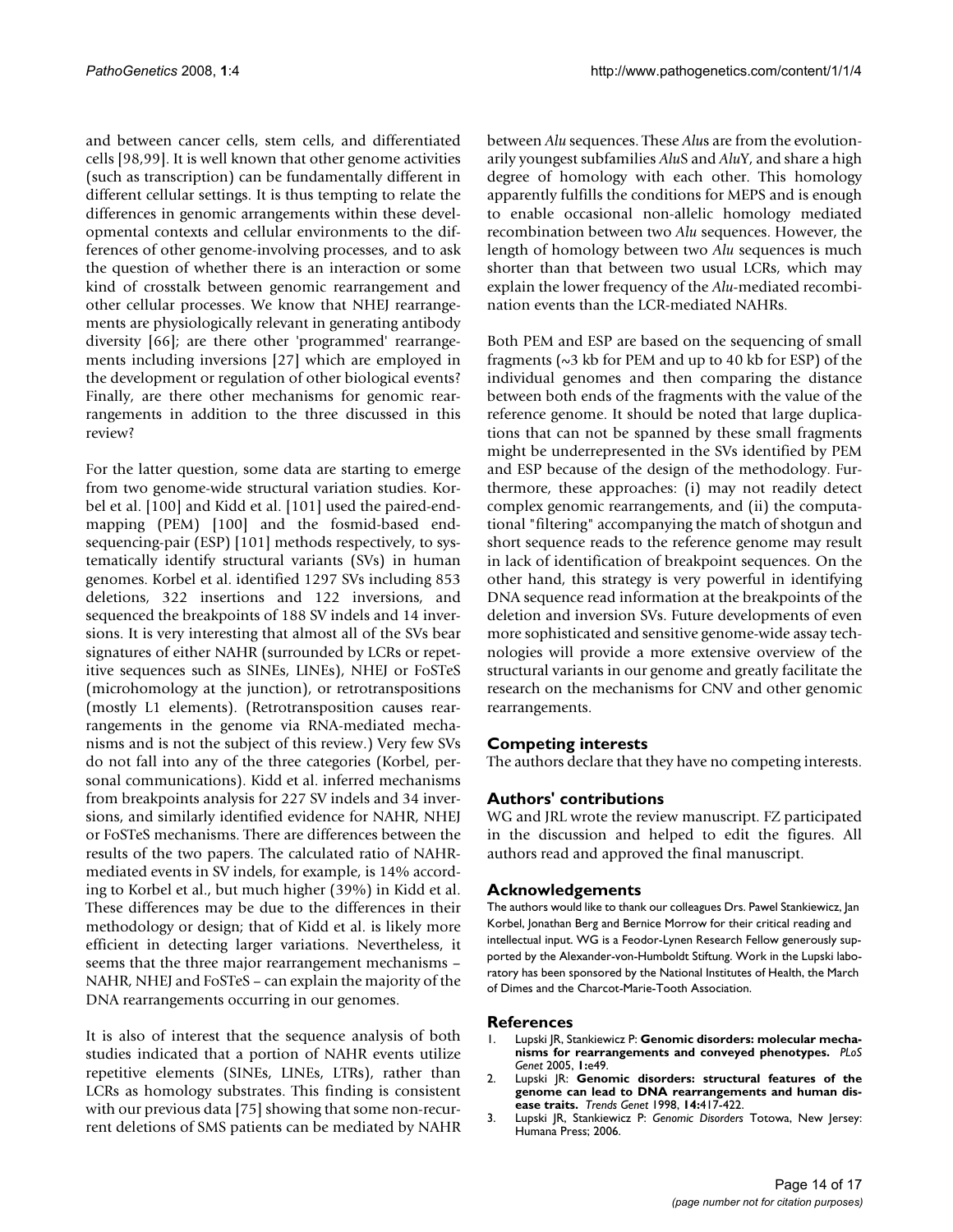- 4. Shaw CJ, Lupski JR: **Implications of human genome architecture for rearrangement-based disorders: the genomic basis of disease.** *Hum Mol Genet* 2004, **13(Spec No 1):**R57-64.
- 5. Stankiewicz P, Lupski JR: **Genome architecture, rearrangements and genomic disorders.** *Trends Genet* 2002, **18:**74-82.
- 6. Bailey JA, Eichler EE: **Primate segmental duplications: crucibles of evolution, diversity and disease.** *Nat Rev Genet* 2006, **7:**552-564.
- 7. Reiter LT, Murakami T, Koeuth T, Pentao L, Muzny DM, Gibbs RA, Lupski JR: **A recombination hotspot responsible for two inherited peripheral neuropathies is located near a** *mariner* **transposon-like element.** *Nat Genet* 1996, **12:**288-297.
- López-Correa C, Dorschner M, Brems H, Lázaro C, Clementi M, Upadhyaya M, Dooijes D, Moog U, Kehrer-Sawatzki H, Rutkowski JL, Fryns JP, Marynen P, Stephens K, Legius E: **Recombination hotspot in** *NF1* **microdeletion patients.** *Hum Mol Genet* 2001, **10:**1387-1392.
- 9. Kurotaki N, Stankiewicz P, Wakui K, Niikawa N, Lupski JR: **Sotos syndrome common deletion is mediated by directly oriented subunits within inverted Sos-REP low-copy repeats.** *Hum Mol Genet* 2005, **14:**535-542.
- 10. Bi W, Park SS, Shaw CJ, Withers MA, Patel PI, Lupski JR: **Reciprocal crossovers and a positional preference for strand exchange in recombination events resulting in deletion or duplication of chromosome 17p11.2.** *Am J Hum Genet* 2003, **73:**1302-1315.
- 11. Lupski JR: **Hotspots of homologous recombination in the human genome: not all homologous sequences are equal.** *Genome Biol* 2004, **5:**242.
- 12. Wells RD: **Non-B DNA conformations, mutagenesis and disease.** *Trends Biochem Sci* 2007, **32:**271-278.
- 13. Greenawalt DM, Cui X, Wu Y, Lin Y, Wang HY, Luo M, Tereshchenko IV, Hu G, Li JY, Chu Y, Azaro MA, Decoste CJ, Chimge NO, Gao R, Shen L, Shih WJ, Lange K, Li H: **Strong correlation between meiotic crossovers and haplotype structure in a 2.5-Mb region on the long arm of chromosome 21.** *Genome Res* 2006, **16:**208-214.
- 14. Jeffreys AJ, Neumann R, Panayi M, Myers S, Donnelly P: **Human recombination hot spots hidden in regions of strong marker association.** *Nat Genet* 2005, **37:**601-606.
- Tiemann-Boege I, Calabrese P, Cochran DM, Sokol R, Arnheim N: **High-resolution recombination patterns in a region of human chromosome 21 measured by sperm typing.** *PLoS Genet* 2006, **2:**e70.
- 16. Raedt TD, Stephens M, Heyns I, Brems H, Thijs D, Messiaen L, Stephens K, Lazaro C, Wimmer K, Kehrer-Sawatzki H, Vidaud D, Kluwe L, Marynen P, Legius E: **Conservation of hotspots for recombination in low-copy repeats associated with the** *NF1* **microdeletion.** *Nat Genet* 2006, **38:**1419-1423.
- 17. Lindsay SJ, Khajavi M, Lupski JR, Hurles ME: **A chromosomal rearrangement hotspot can be identified from population genetic variation and is coincident with a hotspot for allelic recombination.** *Am J Hum Genet* 2006, **79:**890-902.
- 18. Turner DJ, Miretti M, Rajan D, Fiegler H, Carter NP, Blayney ML, Beck S, Hurles ME: **Germline rates of** *de novo* **meiotic deletions and duplications causing several genomic disorders.** *Nat Genet* 2008, **40:**90-95.
- 19. Lupski JR: **Genomic rearrangements and sporadic disease.** *Nat Genet* 2007, **39(Suppl 7):**S43-47.
- 20. Lupski JR, de Oca-Luna RM, Slaugenhaupt S, Pentao L, Guzzetta V, Trask BJ, Saucedo-Cardenas O, Barker DF, Killian JM, Garcia CA, Chakravarti A, Patel PI: **DNA duplication associated with Charcot-Marie-Tooth disease type 1A.** *Cell* 1991, **66:**219-232.
- Raeymaekers P, Timmerman V, Nelis E, De Jonghe P, Hoogendijk JE, Baas F, Barker DF, Martin JJ, De Visser M, Bolhuis PA, Van Broeckhoven C, HMSN Collaborative Research Group: **Duplication in chromosome 17p11.2 in Charcot-Marie-Tooth neuropathy type 1a (CMT 1a). The HMSN Collaborative Research Group.** *Neuromuscul Disord* 1991, **1:**93-97.
- 22. Lupski JR, Timmerman V: *The CMT1A duplication: a historical perspective viewed from two sides of an ocean* Edited by: Lupski JR, Stankiewicz P. Totowa, New Jersey: Humana Press; 2006:3-17.
- 23. Darai-Ramqvist E, Sandlund A, Müller S, Klein G, Imreh S, Kost-Alimova M: **Segmental duplications and evolutionary plasticity at tumor chromosome break-prone regions.** *Genome Res* 2008, **18:**370-379.
- 24. Fridlyand J, Snijders AM, Ylstra B, Li H, Olshen A, Segraves R, Dairkee S, Tokuyasu T, Ljung BM, Jain AN, McLennan J, Ziegler J, Chin K, Devries S, Feiler H, Gray JW, Waldman F, Pinkel D, Albertson DG: **Breast tumor copy number aberration phenotypes and genomic instability.** *BMC Cancer* 2006, **6:**96.
- 25. Lam KW, Jeffreys AJ: **Processes of copy-number change in human DNA: the dynamics of -globin gene deletion.** *Proc Natl Acad Sci USA* 2006, **103:**8921-8927.
- 26. Lam KW, Jeffreys AJ: **Processes of** *de novo* **duplication of human -globin genes.** *Proc Natl Acad Sci USA* 2007, **104:**10950-10955.
- 27. Flores M, Morales L, Gonzaga-Jauregui C, Domínguez-Vidaña R, Zepeda C, Yañez O, Gutiérrez M, Lemus T, Valle D, Avila MC, Blanco D, Medina-Ruiz S, Meza K, Ayala E, García D, Bustos P, González V, Girard L, Tusie-Luna T, Dávila G, Palacios R: **Recurrent DNA inversion rearrangements in the human genome.** *Proc Natl Acad Sci USA* 2007, **104:**6099-6106.
- 28. Bruder CE, Piotrowski A, Gijsbers AA, Andersson R, Erickson S, de Ståhl TD, Menzel U, Sandgren J, von Tell D, Poplawski A, Crowley M, Crasto C, Partridge EC, Tiwari H, Allison DB, Komorowski J, van Ommen GJ, Boomsma DI, Pedersen NL, den Dunnen JT, Wirdefeldt K, Dumanski JP: **Phenotypically concordant and discordant monozygotic twins display different DNA copy-number-variation profiles.** *Am J Hum Genet* 2008, **82:**763-771.
- 29. Steinmann K, Cooper DN, Kluwe L, Chuzhanova NA, Senger C, Serra E, Lazaro C, Gilaberte M, Wimmer K, Mautner VF, Kehrer-Sawatzki H: **Type 2** *NF1* **deletions are highly unusual by virtue of the absence of nonallelic homologous recombination hotspots and an apparent preference for female mitotic recombination.** *Am J Hum Genet* 2007, **81:**1201-1220.
- 30. Dempsey MA, Schwartz S, Waggoner DJ: **Mosaicism del(22)(q11.2q11.2)/dup(22)(q11.2q11.2) in a patient with features of 22q11.2 deletion syndrome.** *Am J Med Genet A* 2007, **143:**1082-1086.
- 31. Barbouti A, Stankiewicz P, Nusbaum C, Cuomo C, Cook A, Höglund M, Johansson B, Hagemeijer A, Park SS, Mitelman F, Lupski JR, Fioretos T: **The breakpoint region of the most common isochromosome, i(17q), in human neoplasia is characterized by a complex genomic architecture with large, palindromic, lowcopy repeats.** *Am J Hum Genet* 2004, **74:**1-10.
- Mendrzyk F, Korshunov A, Toedt G, Schwarz F, Korn B, Joos S, Hochhaus A, Schoch C, Lichter P, Radlwimmer B: **Isochromosome breakpoints on 17p in medulloblastoma are flanked by different classes of DNA sequence repeats.** *Genes Chromosomes Cancer* 2006, **45:**401-410.
- 33. Carvahlo CM, Lupski JR: **[Copy number variation at the break](http://www.ncbi.nlm.nih.gov/entrez/query.fcgi?cmd=Retrieve&db=PubMed&dopt=Abstract&list_uids=18714090)[point region of the most common isochromosome i\(17q\) in](http://www.ncbi.nlm.nih.gov/entrez/query.fcgi?cmd=Retrieve&db=PubMed&dopt=Abstract&list_uids=18714090) [human neoplasia.](http://www.ncbi.nlm.nih.gov/entrez/query.fcgi?cmd=Retrieve&db=PubMed&dopt=Abstract&list_uids=18714090)** *Genome Res* 2008. Epub ahead of publication
- 34. Waldman AS, Liskay RM: **Dependence of intrachromosomal recombination in mammalian cells on uninterrupted homology.** *Mol Cell Biol* 1988, **8:**5350-5357.
- 35. Rubnitz J, Subramani S: **The minimum amount of homology required for homologous recombination in mammalian cells.** *Mol Cell Biol* 1984, **4:**2253-2258.
- Reiter LT, Hastings PJ, Nelis E, De Jonghe P, Van Broeckhoven C, Lupski JR: **Human meiotic recombination products revealed by sequencing a hotspot for homologous strand exchange in multiple HNPP deletion patients.** *Am J Hum Genet* 1998, **62:**1023-1033.
- Sharp AJ, Locke DP, McGrath SD, Cheng Z, Bailey JA, Vallente RU, Pertz LM, Clark RA, Schwartz S, Segraves R, Oseroff VV, Albertson DG, Pinkel D, Eichler EE: **Segmental duplications and copynumber variation in the human genome.** *Am J Hum Genet* 2005, **77:**78-88.
- 38. McDermid HE, Morrow BE: **Genomic disorders on 22q11.** *Am J Hum Genet* 2002, **70:**1077-1088.
- 39. Scambler PJ: **The 22q11 deletion syndromes.** *Hum Mol Genet* 2000, **9:**2421-2426.
- 40. Shaw CJ, Bi W, Lupski JR: **Genetic proof of unequal meiotic crossovers in reciprocal deletion and duplication of 17p11.2.** *Am J Hum Genet* 2002, **71:**1072-1081.
- 41. López Correa C, Brems H, Lázaro C, Marynen P, Legius E: **Unequal meiotic crossover: a frequent cause of** *NF1* **microdeletions.** *Am J Hum Genet* 2000, **66:**1969-1974.
- 42. Saitta SC, Harris SE, Gaeth AP, Driscoll DA, McDonald-McGinn DM, Maisenbacher MK, Yersak JM, Chakraborty PK, Hacker AM, Zackai EH, Ashley T, Emanuel BS: **Aberrant interchromosomal**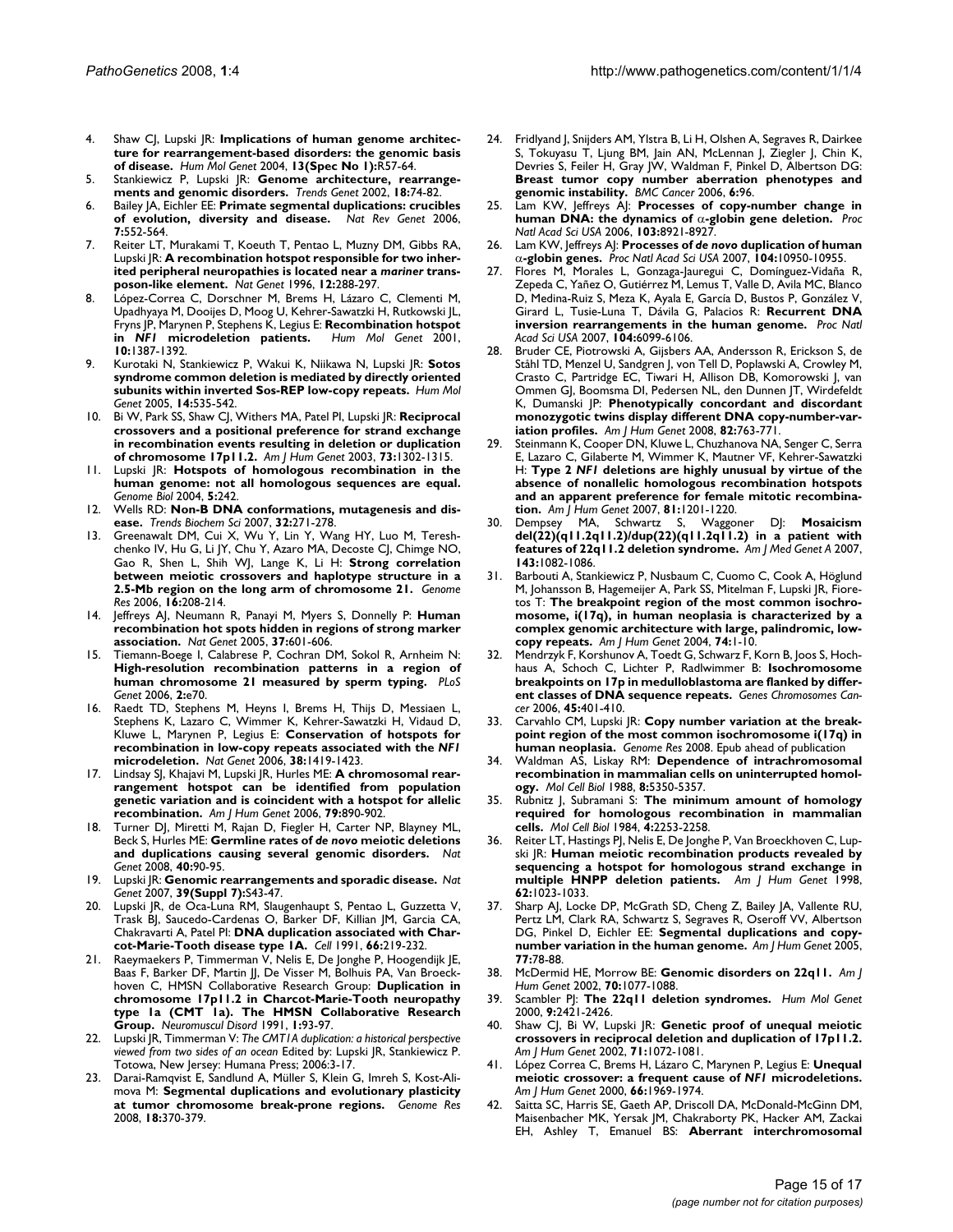**exchanges are the predominant cause of the 22q11.2 deletion.** *Hum Mol Genet* 2004, **13:**417-428.

- 43. Trost D, Wiebe W, Uhlhaas S, Schwindt P, Schwanitz G: **Investigation of meiotic rearrangements in DGS/VCFS patients with a microdeletion 22q11.2.** *J Med Genet* 2000, **37:**452-454.
- 44. Bayés M, Magano LF, Rivera N, Flores R, Pérez Jurado LA: **Mutational mechanisms of Williams-Beuren syndrome deletions.** *Am J Hum Genet* 2003, **73:**131-151.
- 45. Robinson WP, Dutly F, Nicholls RD, Bernasconi F, Peñaherrera M, Michaelis RC, Abeliovich D, Schinzel AA: **The mechanisms involved in formation of deletions and duplications of 15q11 q13.** *J Med Genet* 1998, **35:**130-136.
- 46. Palau F, Löfgren A, De Jonghe P, Bort S, Nelis E, Sevilla T, Martin JJ, Vilchez J, Prieto F, Van Broeckhoven C: **Origin of the de novo duplication in Charcot-Marie-Tooth disease type 1A: unequal nonsister chromatid exchange during spermatogenesis.** *Hum Mol Genet* 1993, **2:**2031-2035.
- 47. Lopes J, Vandenberghe A, Tardieu S, Ionasescu V, Lévy N, Wood N, Tachi N, Bouche P, Latour P, Brice A, LeGuern E: **Sex-dependent rearrangements resulting in CMT1A and HNPP.** *Nat Genet* 1997, **17:**136-137.
- 48. Wirth B, Schmidt T, Hahnen E, Rudnik-Schöneborn S, Krawczak M, Müller-Myhsok B, Schönling J, Zerres K: **De novo rearrangements found in 2% of index patients with spinal muscular atrophy: mutational mechanisms, parental origin, mutation rate, and implications for genetic counseling.** *Am J Hum Genet* 1997, **61:**1102-1111.
- 49. Lázaro C, Gaona A, Ainsworth P, Tenconi R, Vidaud D, Kruyer H, Ars E, Volpini V, Estivill X: **Sex differences in mutational rate and mutational mechanism in the** *NF1* **gene in neurofibromatosis type 1 patients.** *Hum Genet* 1996, **98:**696-699.
- 50. Potocki L, Bi W, Treadwell-Deering D, Carvalho CM, Eifert A, Friedman EM, Glaze D, Krull K, Lee JA, Lewis RA, Mendoza-Londono R, Robbins-Furman P, Shaw C, Shi X, Weissenberger G, Withers M, Yatsenko SA, Zackai EH, Stankiewicz P, Lupski JR: **Characterization of Potocki-Lupski syndrome (dup(17)(p11.2p11.2)) and delineation of a dosage-sensitive critical interval that can convey an autism phenotype.** *Am J Hum Genet* 2007, **80:**633-649.
- 51. Potocki L, Chen KS, Park SS, Osterholm DE, Withers MA, Kimonis V, Summers AM, Meschino WS, Anyane-Yeboa K, Kashork CD, Shaffer LG, Lupski JR: **Molecular mechanism for duplication 17p11.2 the homologous recombination reciprocal of the Smith-Magenis microdeletion.** *Nat Genet* 2000, **24:**84-87.
- 52. Berg JS, Brunetti-Pierri N, Peters SU, Kang SH, Fong CT, Salamone J, Freedenberg D, Hannig VL, Prock LA, Miller DT, Raffalli P, Harris DJ, Erickson RP, Cunniff C, Clark GD, Blazo MA, Peiffer DA, Gunderson KL, Sahoo T, Patel A, Lupski JR, Beaudet AL, Cheung SW: **Speech delay and autism spectrum behaviors are frequently associated with duplication of the 7q11.23 Williams-Beuren syndrome region.** *Genet Med* 2007, **9:**427-44.
- 53. Ensenauer RE, Adeyinka A, Flynn HC, Michels VV, Lindor NM, Dawson DB, Thorland EC, Lorentz CP, Goldstein JL, McDonald MT, Smith WE, Simon-Fayard E, Alexander AA, Kulharya AS, Ketterling RP, Clark RD, Jalal SM: **Microduplication 22q11.2, an emerging syndrome: clinical, cytogenetic, and molecular analysis of thirteen patients.** *Am J Hum Genet* 2003, **73:**1027-1040.
- 54. Ou Z, Berg JS, Yonath H, Enciso VB, Miller DT, Picker J, Lenzi T, Keegan CE, Sutton VR, Belmont J, Chinault AC, Lupski JR, Cheung SW, Roeder E, Patel A: **Microduplications of 22q11.2 are frequently inherited and are associated with variable phenotypes.** *Genet Med* 2008, **10:**267-277.
- 55. Somerville MJ, Mervis CB, Young EJ, Seo EJ, del Campo M, Bamforth S, Peregrine E, Loo W, Lilley M, Pérez-Jurado LA, Morris CA, Scherer SW, Osborne LR: **Severe expressive-language delay related to duplication of the Williams-Beuren locus.** *N Engl J Med* 2005, **353:**1694-1701.
- 56. Shaw CJ, Withers MA, Lupski JR: **Uncommon deletions of the Smith-Magenis syndrome region can be recurrent when alternate low-copy repeats act as homologous recombination substrates.** *Am J Hum Genet* 2004, **75:**75-8.
- 57. Ben-Shachar S, Ou Z, Shaw CA, Belmont JW, Patel MS, Hummel M, Amato S, Tartaglia N, Berg J, Sutton VR, Lalani SR, Chinault AC, Cheung SW, Lupski JR, Patel A: **22q11.2 distal deletion: a recurrent genomic disorder distinct from DiGeorge syndrome and velocardiofacial syndrome.** *Am J Hum Genet* 2008, **82:**214-22.
- 58. Sharp AJ, Hansen S, Selzer RR, Cheng Z, Regan R, Hurst JA, Stewart H, Price SM, Blair E, Hennekam RC, Fitzpatrick CA, Segraves R, Richmond TA, Guiver C, Albertson DG, Pinkel D, Eis PS, Schwartz S, Knight SJ, Eichler EE: **Discovery of previously unidentified genomic disorders from the duplication architecture of the human genome.** *Nat Genet* 2006, **38:**1038-1042.
- 59. Sharp AJ, Mefford HC, Li K, Baker C, Skinner C, Stevenson RE, Schroer RJ, Novara F, De Gregori M, Ciccone R, Broomer A, Casuga I, Wang Y, Xiao C, Barbacioru C, Gimelli G, Bernardina BD, Torniero C, Giorda R, Regan R, Murday V, Mansour S, Fichera M, Castiglia L, Failla P, Ventura M, Jiang Z, Cooper GM, Knight SJ, Romano C, Zuffardi O, Chen C, Schwartz CE, Eichler EE: **A recurrent 15q13.3 microdeletion syndrome associated with mental retardation and seizures.** *Nat Genet* 2008, **40:**322-328.
- 60. Sharp AJ, Selzer RR, Veltman JA, Gimelli S, Gimelli G, Striano P, Coppola A, Regan R, Price SM, Knoers NV, Eis PS, Brunner HG, Hennekam RC, Knight SJ, de Vries BB, Zuffardi O, Eichler EE: **Characterization of a recurrent 15q24 microdeletion syndrome.** *Hum Mol Genet* 2007, **16:**567-572.
- 61. Koolen DA, Vissers LE, Pfundt R, de Leeuw N, Knight SJ, Regan R, Kooy RF, Reyniers E, Romano C, Fichera M, Schinzel A, Baumer A, Anderlid BM, Schoumans J, Knoers NV, van Kessel AG, Sistermans EA, Veltman JA, Brunner HG, de Vries BB: **A new chromosome 17q21.31 microdeletion syndrome associated with a common inversion polymorphism.** *Nat Genet* 2006, **38:**999-1001.
- 62. Lupski JR: **Genome structural variation and sporadic disease traits.** *Nat Genet* 2006, **38:**974-976.
- 63. Shaw-Smith C, Pittman AM, Willatt L, Martin H, Rickman L, Gribble S, Curley R, Cumming S, Dunn C, Kalaitzopoulos D, Porter K, Prigmore E, Krepischi-Santos AC, Varela MC, Koiffmann CP, Lees AJ, Rosenberg C, Firth HV, de Silva R, Carter NP: **Microdeletion encompassing** *MAPT* **at chromosome 17q21.3 is associated with developmental delay and learning disability.** *Nat Genet* 2006, **38:**1032-1037.
- 64. Mefford HC, Clauin S, Sharp AJ, Moller RS, Ullmann R, Kapur R, Pinkel D, Cooper GM, Ventura M, Ropers HH, Tommerup N, Eichler EE, Bellanne-Chantelot C: **Recurrent reciprocal genomic rearrangements of 17q12 are associated with renal disease, diabetes, and epilepsy.** *Am J Hum Genet* 2007, **81:**1057-1069.
- 65. Kirchhoff M, Bisgaard AM, Duno M, Hansen FJ, Schwartz M: **A 17q21.31 microduplication, reciprocal to the newly described 17q21.31 microdeletion, in a girl with severe psychomotor developmental delay and dysmorphic craniofacial features.** *Eur J Med Genet* 2007, **50:**256-263.
- 66. Lieber MR, Ma Y, Pannicke U, Schwarz K: **Mechanism and regulation of human non-homologous DNA end-joining.** *Nat Rev Mol Cell Biol* 2003, **4:**712-720.
- 67. Roth DB, Porter TN, Wilson JH: **Mechanisms of nonhomologous recombination in mammalian cells.** *Mol Cell Biol* 1985, **5:**2599-2607.
- 68. Weterings E, van Gent DC: **The mechanism of non-homologous end-joining: a synopsis of synapsis.** *DNA Repair (Amst)* 2004, **3:**1425-1435.
- 69. Schwarz K, Ma Y, Pannicke U, Lieber MR: **Human severe combined immune deficiency and DNA repair.** *Bioessays* 2003, **25:**1061-1070.
- 70. Lieber MR, Lu H, Gu J, Schwarz K: **Flexibility in the order of action and in the enzymology of the nuclease, polymerases, and ligase of vertebrate non-homologous DNA end joining: relevance to cancer, aging, and the immune system.** *Cell Res* 2008, **18:**125-133.
- 71. Lieber MR: **The mechanism of human nonhomologous DNA end joining.** *J Biol Chem* 2008, **283:**1-5.
- Nobile C, Toffolatti L, Rizzi F, Simionati B, Nigro V, Cardazzo B, Patarnello T, Valle G, Danieli GA: **Analysis of 22 deletion breakpoints in dystrophin intron 49.** *Hum Genet* 2002, **110:**418-421.
- 73. Toffolatti L, Cardazzo B, Nobile C, Danieli GA, Gualandi F, Muntoni F, Abbs S, Zanetti P, Angelini C, Ferlini A, Fanin M, Patarnello T: **Investigating the mechanism of chromosomal deletion: characterization of 39 deletion breakpoints in introns 47 and 48 of the human dystrophin gene.** *Genomics* 2002, **80:**523-530.
- Inoue K, Osaka H, Thurston VC, Clarke JT, Yoneyama A, Rosenbarker L, Bird TD, Hodes ME, Shaffer LG, Lupski JR: **Genomic rearrangements resulting in** *PLP1* **deletion occur by nonhomologous end joining and cause different dysmyelinat-**